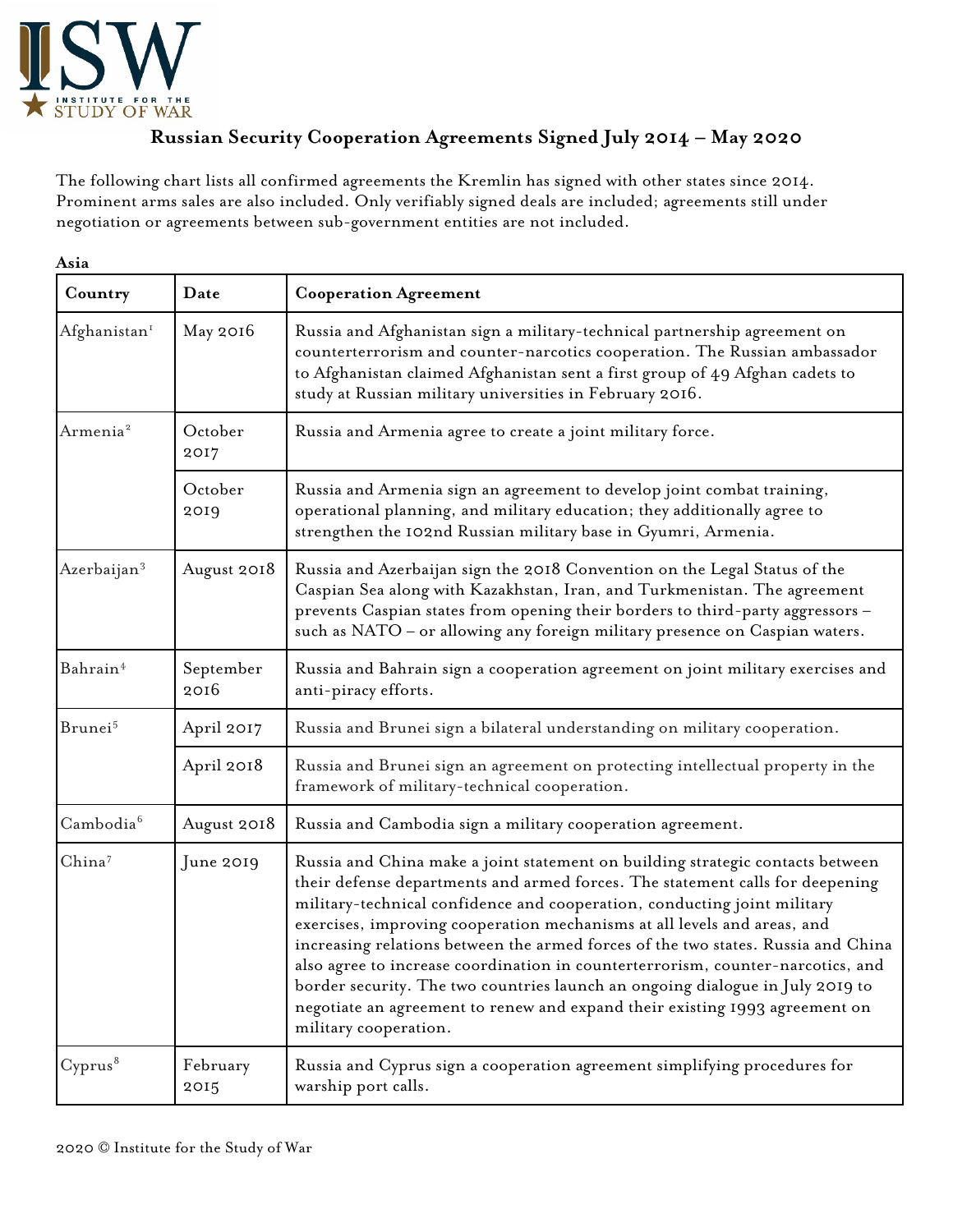| India <sup>9</sup><br>June 2017 |                                                                                                                                                                                                                                            | Russia and India sign a military cooperation agreement.                                                                                                                                                                                                                                                           |  |  |
|---------------------------------|--------------------------------------------------------------------------------------------------------------------------------------------------------------------------------------------------------------------------------------------|-------------------------------------------------------------------------------------------------------------------------------------------------------------------------------------------------------------------------------------------------------------------------------------------------------------------|--|--|
|                                 | October<br>2018                                                                                                                                                                                                                            | Russia and India sign a \$5 billion air-defense deal.                                                                                                                                                                                                                                                             |  |  |
| March 2019                      |                                                                                                                                                                                                                                            | India signs a \$3 billion contract for a 10-year lease on a Russian Akula-I class<br>nuclear-powered attack submarine.                                                                                                                                                                                            |  |  |
| Indonesia <sup>10</sup>         | May 2016                                                                                                                                                                                                                                   | Russia and Indonesia sign a cooperation agreement on joint training, exercises,<br>officer exchanges, and technological cooperation.                                                                                                                                                                              |  |  |
| Iran <sup>II</sup>              | January<br>2015                                                                                                                                                                                                                            | Russia and the Islamic Revolutionary Guard Corps (IRGC) sign a cooperation<br>agreement on exchanging delegations, staff meetings, joint observation of<br>exercises, military training, counterterrorism cooperation, exchanging<br>peacekeeping experience, and increasing the frequency of warship port calls. |  |  |
|                                 | August 2018                                                                                                                                                                                                                                | Russia and Iran sign the 2018 Convention on the Legal Status of the Caspian Sea<br>along with Azerbaijan, Kazakhstan, and Turkmenistan.                                                                                                                                                                           |  |  |
|                                 | July 2019                                                                                                                                                                                                                                  | The Russian and Iranian navies sign a memorandum of understanding on<br>expanding naval cooperation.                                                                                                                                                                                                              |  |  |
| $Iraq^{12}$                     | July 2015                                                                                                                                                                                                                                  | Russia and Iraq sign a memorandum of understanding on military-technical<br>cooperation on counterterrorism.                                                                                                                                                                                                      |  |  |
| Jordan <sup>13</sup>            | September<br>2019                                                                                                                                                                                                                          | Russia and Jordan sign a memorandum of understanding on military-technical<br>cooperation.                                                                                                                                                                                                                        |  |  |
| Kazakhstan <sup>14</sup>        | February<br>2016                                                                                                                                                                                                                           | Russia and Kazakhstan ratify additions to their agreement on Russian use of the<br>Sary-Shagan anti-ballistic missile testing range in Kazakhstan.                                                                                                                                                                |  |  |
|                                 | August 2016                                                                                                                                                                                                                                | Russia and Kazakhstan sign a cooperation agreement defining new conditions for<br>the use of the Balkhash Node missile attack early warning system, including its<br>management under a Kazakh-Russian joint operation. The Kremlin likely<br>prioritizes retaining Kazakhstan for its strategic missile forces.  |  |  |
|                                 | August 2018                                                                                                                                                                                                                                | Russia and Kazakhstan sign the 2018 Convention on the Legal Status of the<br>Caspian Sea along with Azerbaijan, Iran, and Turkmenistan.                                                                                                                                                                           |  |  |
| Kuwait <sup>15</sup>            | November<br>2015                                                                                                                                                                                                                           | Russia and Kuwait sign a memorandum of intent on weapon supplies.                                                                                                                                                                                                                                                 |  |  |
| Kyrgyzstan <sup>16</sup>        | January<br>2018                                                                                                                                                                                                                            | Russia and Kyrgyzstan sign an agreement on developing military-technical<br>cooperation on weapons supplies.                                                                                                                                                                                                      |  |  |
|                                 | February<br>2018                                                                                                                                                                                                                           | Kyrgyzstan signs agreements with CIS and CSTO member states on developing<br>military-technical cooperation programs on weapons supplies.                                                                                                                                                                         |  |  |
| $\text{Laos}^{17}$              | May 2018<br>Russia and Laos sign a military cooperation agreement creating a permanent<br>Russian Ministry of Defense mission to Laos. This agreement facilitates Russia<br>and Laos' first-ever joint military exercise in December 2019. |                                                                                                                                                                                                                                                                                                                   |  |  |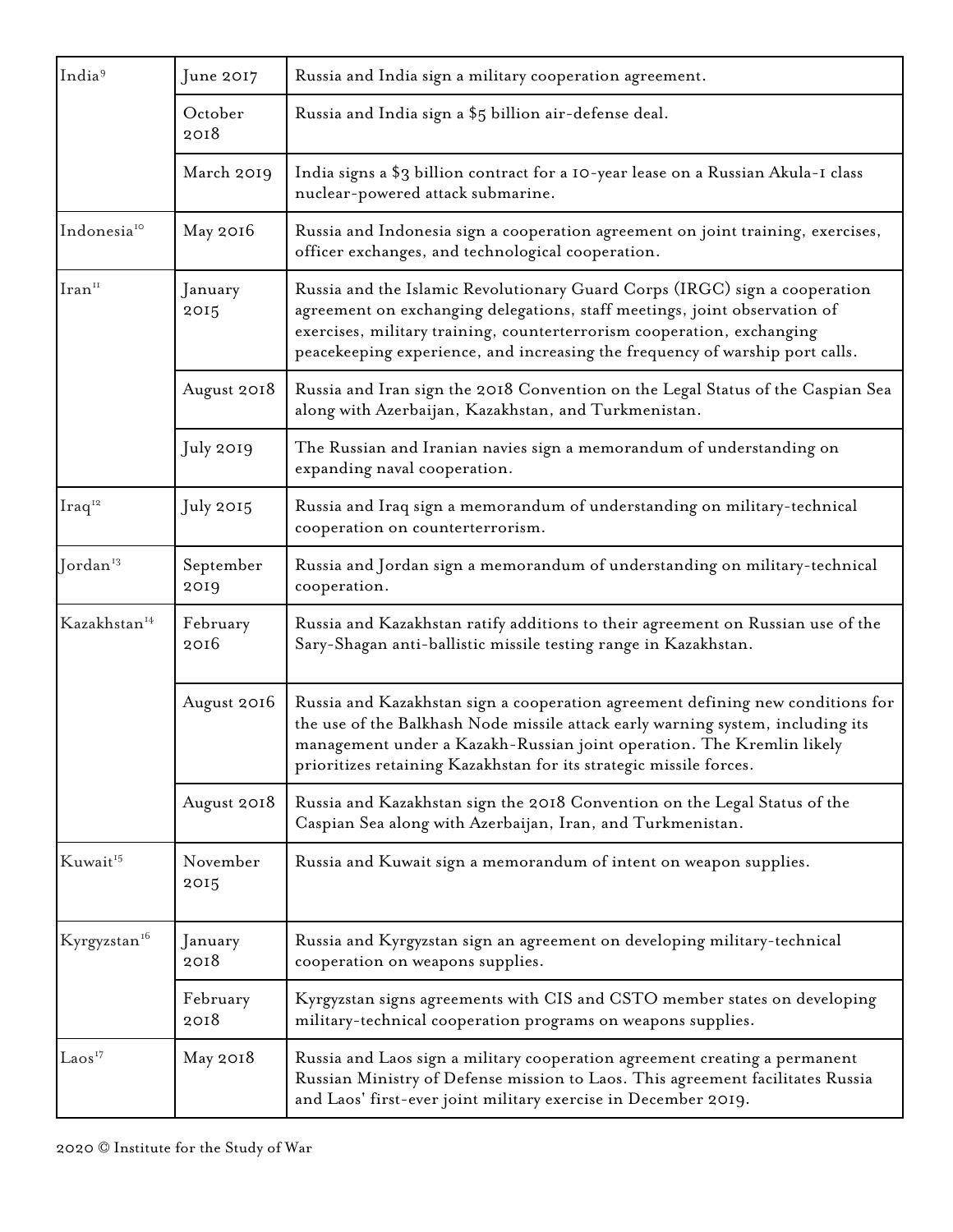| Mongolia <sup>18</sup>     | October<br>2018   | Russia and Mongolia sign a military cooperation agreement on joint exercises<br>and military education.                                                                                                                                                                                        |  |  |  |
|----------------------------|-------------------|------------------------------------------------------------------------------------------------------------------------------------------------------------------------------------------------------------------------------------------------------------------------------------------------|--|--|--|
|                            | September<br>2019 | Russia and Mongolia sign a comprehensive strategic partnership on<br>counterterrorism cooperation.                                                                                                                                                                                             |  |  |  |
| Myanmar <sup>19</sup>      | June 2016         | Russia and Myanmar sign a military-technical cooperation agreement on military<br>education and naval cooperation.                                                                                                                                                                             |  |  |  |
| North Korea <sup>20</sup>  | November<br>2015  | Russia and North Korea sign a deconfliction agreement to prevent accidental<br>military provocations near the Russia-North Korea border.                                                                                                                                                       |  |  |  |
| Pakistan <sup>21</sup>     | November<br>2014  | Russia and Pakistan sign a cooperation agreement on joint naval exercises,<br>military officer exchanges, arms supplies, and counter-narcotics and<br>counterterrorism cooperation.                                                                                                            |  |  |  |
| Philippines <sup>22</sup>  | October<br>2017   | Russia and the Philippines sign a military-technical cooperation agreement on<br>weapon supplies and training.                                                                                                                                                                                 |  |  |  |
| Qatar <sup>23</sup>        | October<br>2017   | Russia and Qatar sign a cooperation agreement and memorandum of<br>understanding on weapon supplies.                                                                                                                                                                                           |  |  |  |
| February<br>2020           |                   | Russia and Qatar sign a memorandum of understanding promoting cooperation<br>on counterterrorism and Middle East security issues.                                                                                                                                                              |  |  |  |
| Saudi Arabia <sup>24</sup> | October<br>2017   | Russia and Saudi Arabia sign a memorandum of understanding to manufacture<br>Russian military equipment in Saudi Arabia.                                                                                                                                                                       |  |  |  |
| Singapore <sup>25</sup>    | August 2019       | Russia and Singapore sign a memorandum of cooperation on joint security and<br>law enforcement.                                                                                                                                                                                                |  |  |  |
| Syria <sup>26</sup>        | August 2015       | Russia and Syria sign an agreement granting Russia free use of the Hmeimim<br>airport for an unlimited time. The Kremlin uses this agreement to additionally<br>station Russian air forces in Qamishli in October 2019.                                                                        |  |  |  |
|                            | December<br>2016  | Russia and Syria sign an agreement to lease the naval port of Tartus.                                                                                                                                                                                                                          |  |  |  |
|                            | January<br>2017   | Russia and Syria sign an agreement expanding Tartus lease allowing the<br>simultaneous presence of up to II Russian warships, including warships armed<br>with nuclear weapons, free-of-charge in the Tartus port until 2066, with an<br>option for Russia to extend the agreement until 2091. |  |  |  |
| Tajikistan <sup>27</sup>   | July 2014         | Russia and Tajikistan sign a joint military modernization program. Russia sends<br>free weaponry to Tajikistan under this agreement, including arms and weaponry<br>worth 320 million rubles (approximately \$5 million), in 2019.                                                             |  |  |  |
| Thailand <sup>28</sup>     | May 2016          | Russia and Thailand sign a military cooperation agreement on joint training and<br>officer exchanges.                                                                                                                                                                                          |  |  |  |
| Turkmenistan               | October           | Russia and Turkmenistan sign a strategic partnership agreement.                                                                                                                                                                                                                                |  |  |  |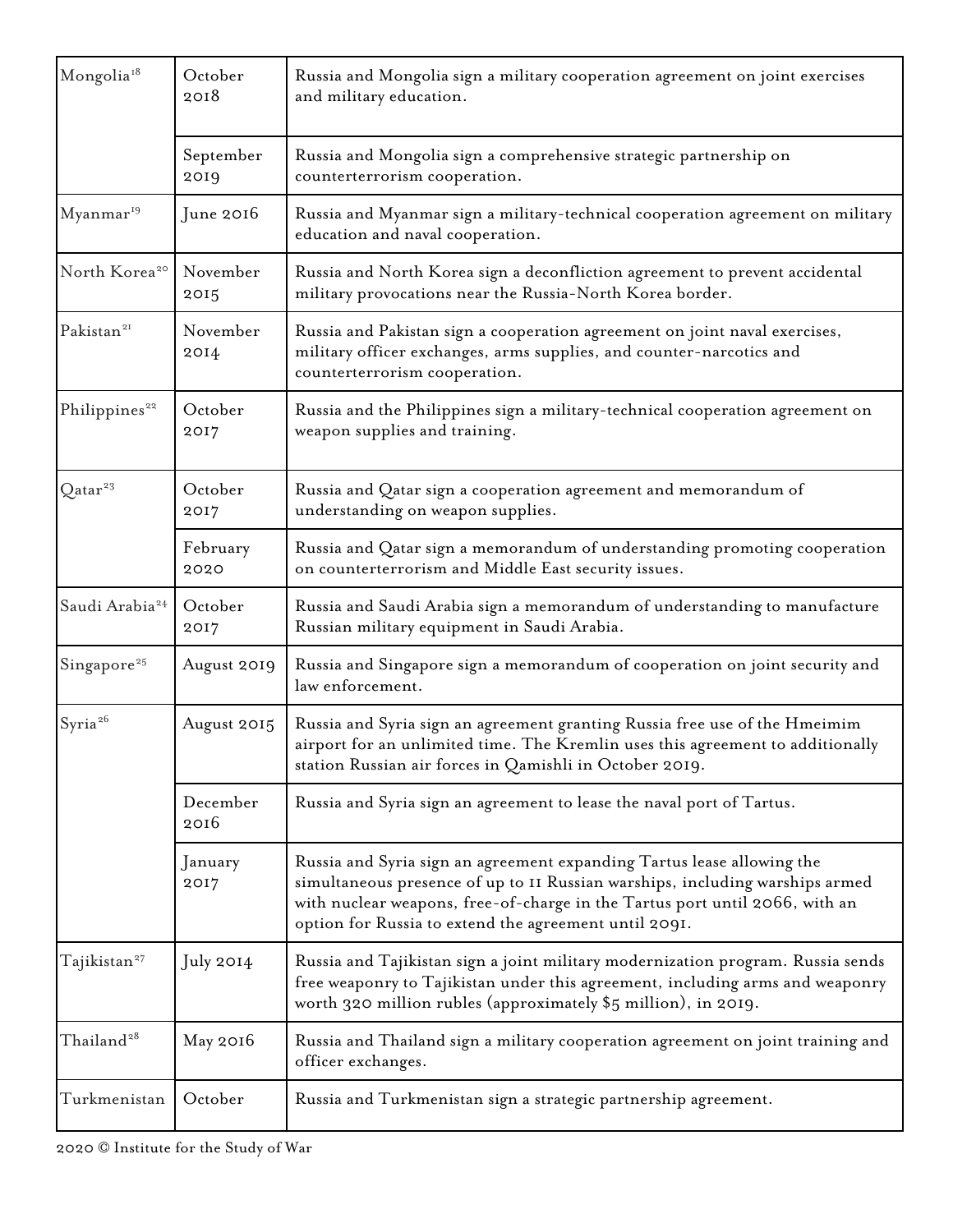| 29                                                                             | 2017            |                                                                                                                                                                                                                                                                                             |  |  |
|--------------------------------------------------------------------------------|-----------------|---------------------------------------------------------------------------------------------------------------------------------------------------------------------------------------------------------------------------------------------------------------------------------------------|--|--|
|                                                                                | August 2018     | Russia and Turkmenistan sign the 2018 Convention on the Legal Status of the<br>Caspian Sea along with Azerbaijan, Kazakhstan, and Iran.                                                                                                                                                     |  |  |
| United Arab<br>Emirates<br>$(UAE)^{30}$                                        | June $2018$     | Russia and the UAE sign a declaration of strategic partnership on<br>counterterrorism. The declaration calls for the creation of a broad international<br>counterterrorism coalition based on respect for state sovereignty.                                                                |  |  |
| November<br>Uzbekistan <sup>31</sup><br>2016                                   |                 | Russia and Uzbekistan sign a treaty on developing military-technical cooperation<br>on joint training and weapon supplies.                                                                                                                                                                  |  |  |
|                                                                                | October<br>2018 | Russia and Uzbekistan sign a cooperation agreement on the shared use of military<br>airspace.                                                                                                                                                                                               |  |  |
| Vietnam <sup>32</sup>                                                          | April 2018      | Russia and Vietnam sign a military cooperation roadmap for the 2018-2020<br>period.                                                                                                                                                                                                         |  |  |
| Association of<br>Southeast<br><b>Asian Nations</b><br>$(ASEAN)$ <sup>33</sup> | May 2016        | Russia and ASEAN - including Brunei, Cambodia, Indonesia, Laos, Malaysia,<br>Myanmar, Philippines, Singapore, Thailand, and Vietnam - sign a cooperation<br>agreement to expand Russia's military-technical cooperation with ASEAN<br>member states in the five-year period from 2016-2020. |  |  |

## **South America**

| Country                 | Date              | <b>Cooperation Agreement</b>                                                                                                                                                                                                     |  |
|-------------------------|-------------------|----------------------------------------------------------------------------------------------------------------------------------------------------------------------------------------------------------------------------------|--|
| Argentina <sup>34</sup> | April 2015        | Russia and Argentina sign a military cooperation agreement on weapon supplies<br>and joint training.                                                                                                                             |  |
|                         | December<br>2017  | Russia and Argentina sign a memorandum of understanding on constant<br>consultation on strategic issues of mutual interest.                                                                                                      |  |
| Bolivia <sup>35</sup>   | September<br>2016 | Russia and Bolivia sign a military-technical cooperation agreement.                                                                                                                                                              |  |
| Paraguay <sup>36</sup>  | April 2017        | Russia and Paraguay sign a military cooperation agreement on counterterrorism,<br>military information sharing, joint training, exchanging peacekeeping<br>experience, and increasing interaction in UN peacekeeping operations. |  |
| Peru <sup>37</sup>      | January<br>2017   | Russia and Peru sign a cooperation agreement on protecting secret information<br>in the framework of their bilateral military-technical cooperation.                                                                             |  |
|                         | December<br>2018  | Helicentro Peru and the Peruvian Air Force's Maintenance Service sign a deal<br>with the Russian Helicopters company to open a Russian helicopter repair center<br>in Peru.                                                      |  |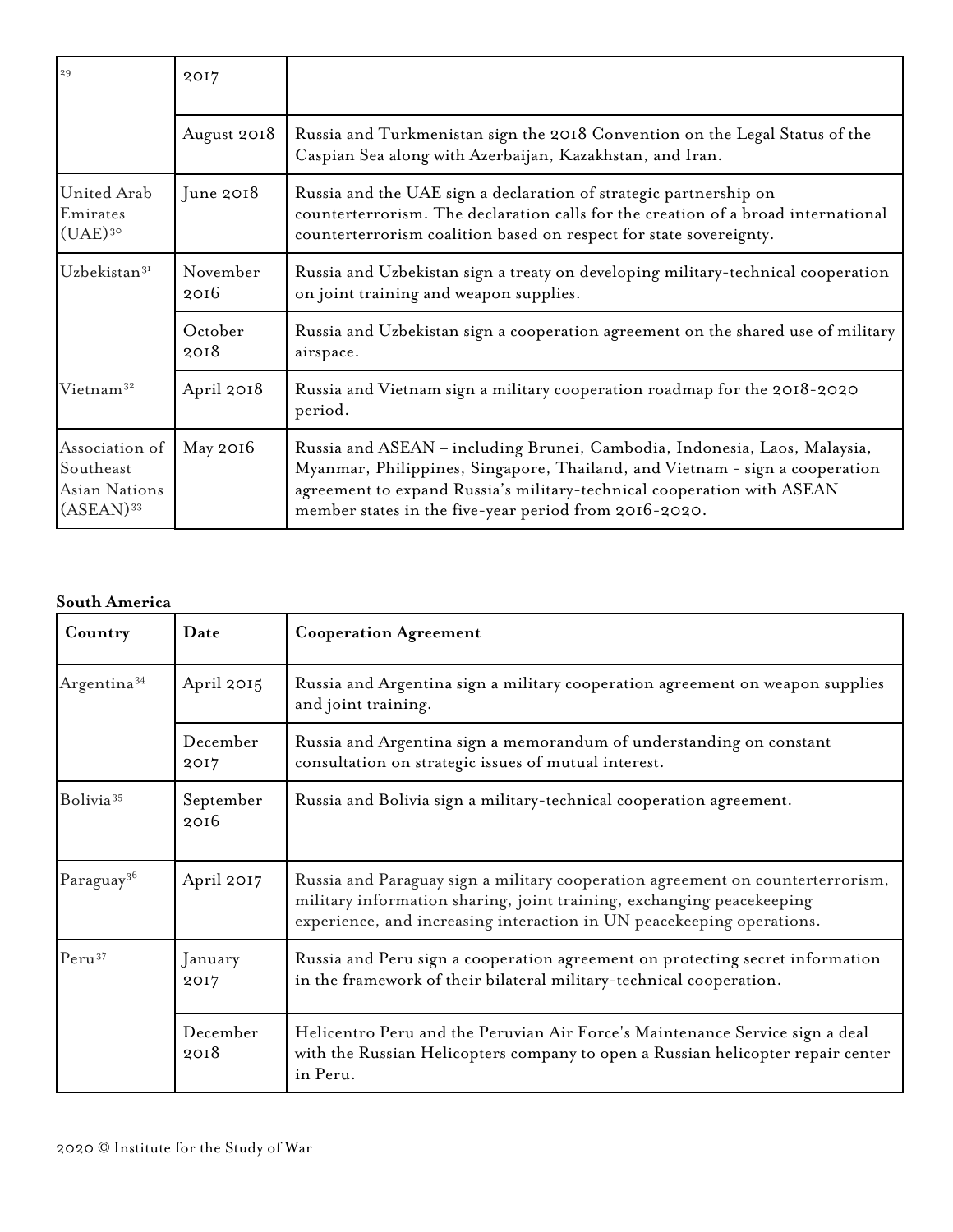| Venezuela <sup>38</sup> | March 2019      | Russia and Venezuela open a helicopter pilot training center in Venezuela.                                                                                                                                                                                       |                                                                                               |
|-------------------------|-----------------|------------------------------------------------------------------------------------------------------------------------------------------------------------------------------------------------------------------------------------------------------------------|-----------------------------------------------------------------------------------------------|
|                         |                 | August 2019                                                                                                                                                                                                                                                      | Russia and Venezuela signed an agreement simplifying the procedure for warship<br>port calls. |
|                         | October<br>2019 | Russia and Venezuela renew their previous military and military-technical<br>cooperation agreements. The renewed agreements emphasize military advising<br>services, likely aimed at enabling Russian military advisers to intensify their work<br>in Venezuela. |                                                                                               |

## **North America**

| Country                                                     | Date             | <b>Cooperation Agreement</b>                                                                                                                                                                                                                                                             |  |
|-------------------------------------------------------------|------------------|------------------------------------------------------------------------------------------------------------------------------------------------------------------------------------------------------------------------------------------------------------------------------------------|--|
| $Cuba^{39}$                                                 | February<br>2019 | Russia lends Cuba \$38 million to purchase Russian weaponry.                                                                                                                                                                                                                             |  |
| October<br>2019<br>cooperation against transnational crime. |                  | Russia and Cuba sign a memorandum of cooperation calling for consultations on<br>Russian and Cuban strategic priorities, counterterrorism cooperation, and                                                                                                                               |  |
| El Salvador <sup>40</sup>                                   | May 2019         | Russia and El Salvador sign a cooperation agreement on countering organized<br>crime. The agreement provides a legal base for joint law enforcement action to<br>counter terrorism, extremism, drug trafficking, illegal immigration, and crime<br>in the information technology sphere. |  |
| Nicaragua <sup>41</sup>                                     | February<br>2015 | Russia and Nicaragua sign an agreement simplifying the procedure for warship<br>port calls.                                                                                                                                                                                              |  |

## **Africa**

| Country                    | Date        | <b>Cooperation Agreement</b>                                                                                                                                                           |  |  |  |
|----------------------------|-------------|----------------------------------------------------------------------------------------------------------------------------------------------------------------------------------------|--|--|--|
| Botswana <sup>42</sup>     | August 2018 | Russia and Botswana sign a cooperation agreement on joint peacekeeping<br>operations and joint military training.                                                                      |  |  |  |
| Burkina Faso <sup>43</sup> | August 2018 | Russia and Burkina Faso sign a cooperation agreement on counterterrorism<br>cooperation and exchanging peacekeeping experience.                                                        |  |  |  |
| Burundi <sup>44</sup>      | August 2018 | Russia and Burundi sign a cooperation agreement on counterterrorism and joint<br>training. Russia provides annual training support to members of the Burundian<br>military and police. |  |  |  |
| Cabo Verde <sup>45</sup>   | June $2018$ | Russia and Cabo Verde sign an agreement simplifying the procedure for warship<br>port calls.                                                                                           |  |  |  |
| $C$ ameroon <sup>46</sup>  | April 2015  | Russia and Cameroon sign a military-technical cooperation agreement.                                                                                                                   |  |  |  |
| Central                    | August 2018 | Russia and the Central African Republic sign an agreement on joint training.                                                                                                           |  |  |  |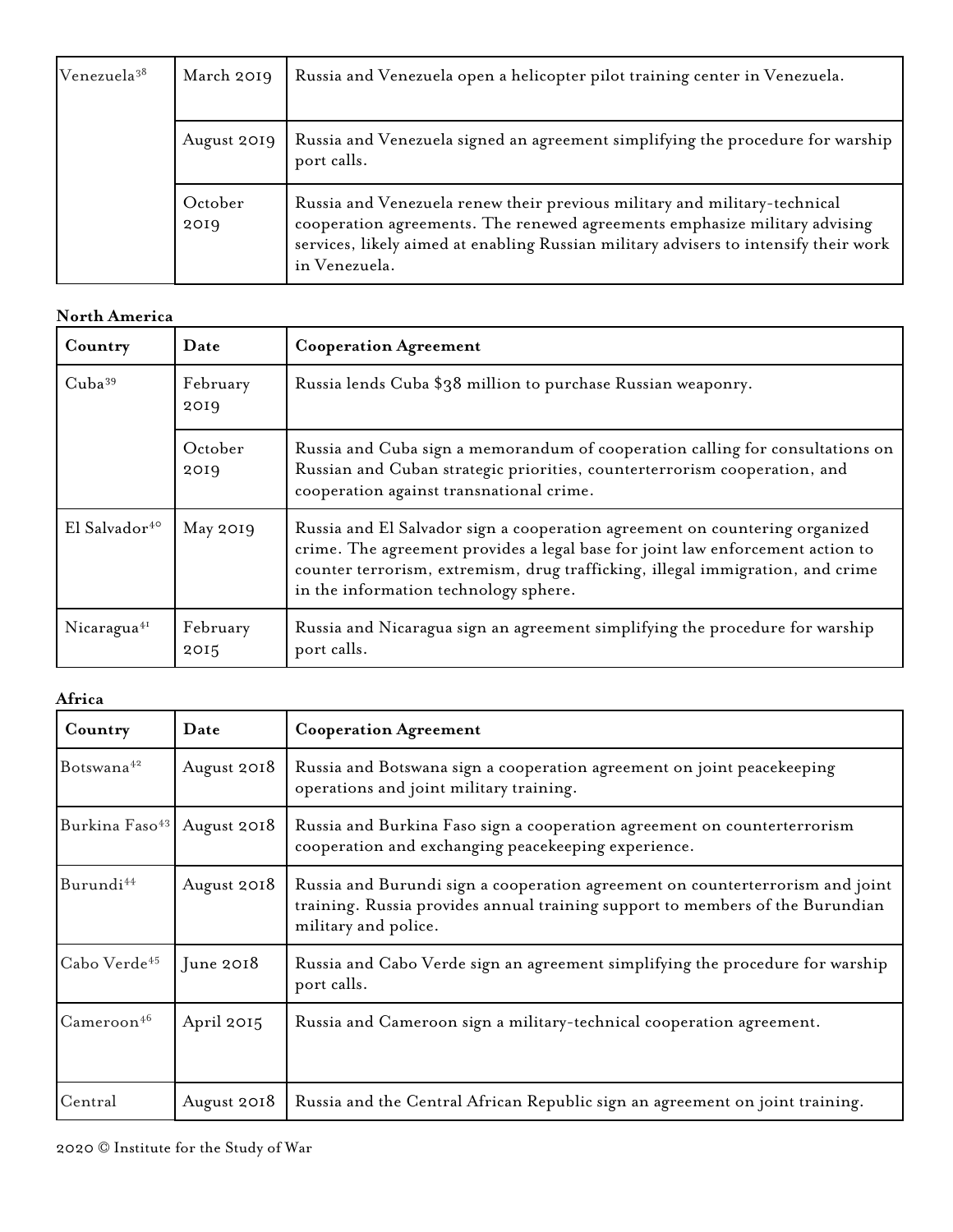| African<br>Republic<br>$(CAR)^{47}$                                                                     |                      |                                                                                                                                                                                                                                                                                                                                                                                                                                                          |  |
|---------------------------------------------------------------------------------------------------------|----------------------|----------------------------------------------------------------------------------------------------------------------------------------------------------------------------------------------------------------------------------------------------------------------------------------------------------------------------------------------------------------------------------------------------------------------------------------------------------|--|
| Chad <sup>48</sup>                                                                                      | August 2017          | Russia and Chad sign a cooperation agreement on anti-terrorism cooperation<br>and joint training exercises.                                                                                                                                                                                                                                                                                                                                              |  |
| Democratic<br>Republic of<br>The Congo<br>$(DRC)^{49}$                                                  | July 2018            | Russia and the Democratic Republic of the Congo sign a cooperation agreement.<br>The agreement revitalized their previous military-technical cooperation<br>agreement from 1999.                                                                                                                                                                                                                                                                         |  |
| Republic of<br>the Congo <sup>50</sup>                                                                  | May 2019             | Russia and the Republic of the Congo sign a military cooperation agreement for<br>Russia to send military specialists to the Congo to service Russian military<br>hardware. The agreement stipulates Russia will support the Congo with weapon<br>supplies, maintenance, and technical training.                                                                                                                                                         |  |
| Egypt <sup>51</sup>                                                                                     | October<br>2019      | Russia and Egypt sign an agreement on strategic cooperation.                                                                                                                                                                                                                                                                                                                                                                                             |  |
| Eswatini (aka<br>Swaziland) <sup>52</sup>                                                               | October<br>2016      | Russia and Eswatini sign a cooperation agreement for weapons supplies,<br>maintenance, and other military assistance.                                                                                                                                                                                                                                                                                                                                    |  |
| Ethiopia <sup>53</sup>                                                                                  | April 2018           | Russia and Ethiopia sign a cooperation agreement on joint training,<br>peacekeeping, counterterrorism, and anti-piracy operations.                                                                                                                                                                                                                                                                                                                       |  |
| Gambia <sup>54</sup>                                                                                    | September<br>2016    | Russia and Gambia sign a cooperation agreement.                                                                                                                                                                                                                                                                                                                                                                                                          |  |
| Ghana <sup>55</sup>                                                                                     | June 2016            | Russia and Ghana sign a military-technical cooperation agreement for weapon<br>supplies and joint training.                                                                                                                                                                                                                                                                                                                                              |  |
| Guinea <sup>56</sup>                                                                                    | April 2018           | Russia and Guinea sign a cooperation agreement on peacekeeping,<br>counterterrorism, and search and rescue operations at sea.                                                                                                                                                                                                                                                                                                                            |  |
| Libya (Khalifa<br>Haftar's<br>Libyan<br>National<br>Army, not<br>recognized by<br>the UN) <sup>57</sup> | Likely since<br>2017 | Russia provides covert military support to Khalifa Haftar's LNA but has not<br>signed any formal agreements. The Russian private military company Wagner<br>likely deployed to east Libya via Egypt in 2017. Russia's negotiations with Haftar<br>on opening a Russian military base in Libya have not been realized because<br>Haftar's April 2019 offensive disrupted Russian plans. It is unclear if Russian<br>basing goals for Libya remain viable. |  |
| Madagascar <sup>58</sup>                                                                                | September<br>2018    | Russia and Madagascar sign an agreement on joint information exchanges,<br>training, counterterrorism, anti-piracy operations, and cooperation in UN<br>peacekeeping missions.                                                                                                                                                                                                                                                                           |  |
| Mali <sup>59</sup>                                                                                      | June 2019            | Russia and Mali sign a cooperation agreement.                                                                                                                                                                                                                                                                                                                                                                                                            |  |
| Morocco <sup>60</sup>                                                                                   | October<br>2017      | Russia and Morocco sign an agreement on intellectual property protection in the<br>framework of bilateral military-technical cooperation.                                                                                                                                                                                                                                                                                                                |  |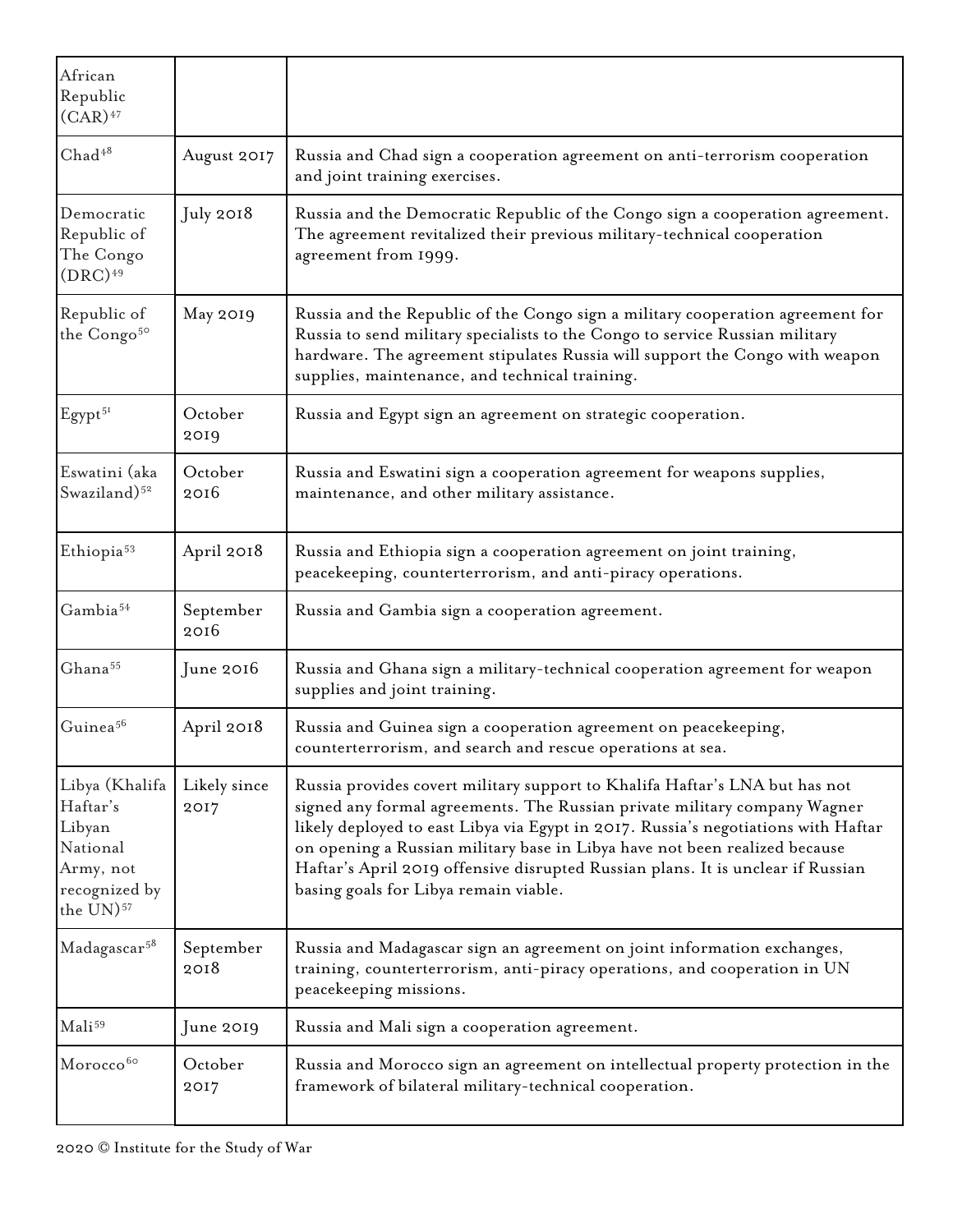| Mozambique <sup>61</sup>   | August 2019                                                                                                                                         | Russia and Mozambique sign an agreement on the mutual protection of classified<br>information.                                                                                                                                               |  |  |  |
|----------------------------|-----------------------------------------------------------------------------------------------------------------------------------------------------|----------------------------------------------------------------------------------------------------------------------------------------------------------------------------------------------------------------------------------------------|--|--|--|
| Niger <sup>62</sup>        | August 2017                                                                                                                                         | Russia and Niger sign a military-technical cooperation agreement for weapon<br>supplies, training, and counterterrorism experience exchanges.                                                                                                |  |  |  |
| Nigeria <sup>63</sup>      | August 2017<br>Russia and Nigeria sign a cooperation agreement on military training,<br>peacekeeping, counterterrorism, and anti-piracy operations. |                                                                                                                                                                                                                                              |  |  |  |
|                            | October<br>2019                                                                                                                                     | Russia and Nigeria sign a contract for 12 Mi-35 attack helicopters to fight the<br>Boko Haram terrorist group.                                                                                                                               |  |  |  |
| Rwanda <sup>64</sup>       | October<br>2016                                                                                                                                     | Russia and Rwanda sign a military-technical cooperation agreement for weapon<br>supplies, military specialist exchanges, joint training, joint development and<br>production of military equipment, and other military-technical assistance. |  |  |  |
| Sierra Leone <sup>65</sup> | August 2018                                                                                                                                         | Russia and Sierra Leone sign a military-technical cooperation agreement for<br>weapon supplies, military equipment, and other military-technical assistance.                                                                                 |  |  |  |
| South Africa <sup>66</sup> | $\mathrm{July}$ 2018                                                                                                                                | Russia and South Africa sign a joint declaration on strategic partnership and call<br>for greater cooperation on counterterrorism and counter weapon-of-mass-<br>destruction proliferation.                                                  |  |  |  |
| Sudan <sup>67</sup>        | February<br>2018                                                                                                                                    | Russia and Sudan sign an agreement on joint information exchange, training,<br>counterterrorism, anti-piracy operations, and UN peacekeeping missions.                                                                                       |  |  |  |
| Tanzania <sup>68</sup>     | January<br>2018                                                                                                                                     | Russia and Tanzania sign an agreement on arms shipments, joint training, and<br>military research and development.                                                                                                                           |  |  |  |
| Zambia <sup>69</sup>       | April 2017                                                                                                                                          | Russia and Zambia sign an agreement on supplying weapons and spare parts.                                                                                                                                                                    |  |  |  |
| Zimbabwe <sup>70</sup>     | October<br>2015                                                                                                                                     | Russia and Zimbabwe sign an agreement on supplying weapons and joint military<br>production.                                                                                                                                                 |  |  |  |

| Europe                |                  |                                                                                                     |  |
|-----------------------|------------------|-----------------------------------------------------------------------------------------------------|--|
| Country               | Date             | <b>Cooperation Agreement</b>                                                                        |  |
| Belarus <sup>71</sup> | November<br>2016 | Russia and Belarus sign an agreement<br>troops in Belarus.                                          |  |
| Moldova <sup>72</sup> | November<br>2019 | The Russian and Moldovan Security (<br>agreement is a component of Russia's<br>security structures. |  |
| Serbia <sup>73</sup>  | October<br>2014  | Russia and Serbia sign a military-tech                                                              |  |

| Country                  | Date             | <b>Cooperation Agreement</b>                                                                                                                                                     |  |
|--------------------------|------------------|----------------------------------------------------------------------------------------------------------------------------------------------------------------------------------|--|
| Belarus <sup>71</sup>    | November<br>2016 | Russia and Belarus sign an agreement on joint technical support for Russian<br>troops in Belarus.                                                                                |  |
| $M$ oldova <sup>72</sup> | November<br>2019 | The Russian and Moldovan Security Councils sign a cooperation plan. This<br>agreement is a component of Russia's effort to regain control over Moldova's<br>security structures. |  |
| Serbia <sup>73</sup>     | October<br>2014  | Russia and Serbia sign a military-technical cooperation agreement.                                                                                                               |  |
|                          | October<br>2015  | Russia and Serbia sign a follow-up military-technical cooperation agreement and<br>an agreement on the mutual protection of classified information.                              |  |
|                          |                  |                                                                                                                                                                                  |  |

٦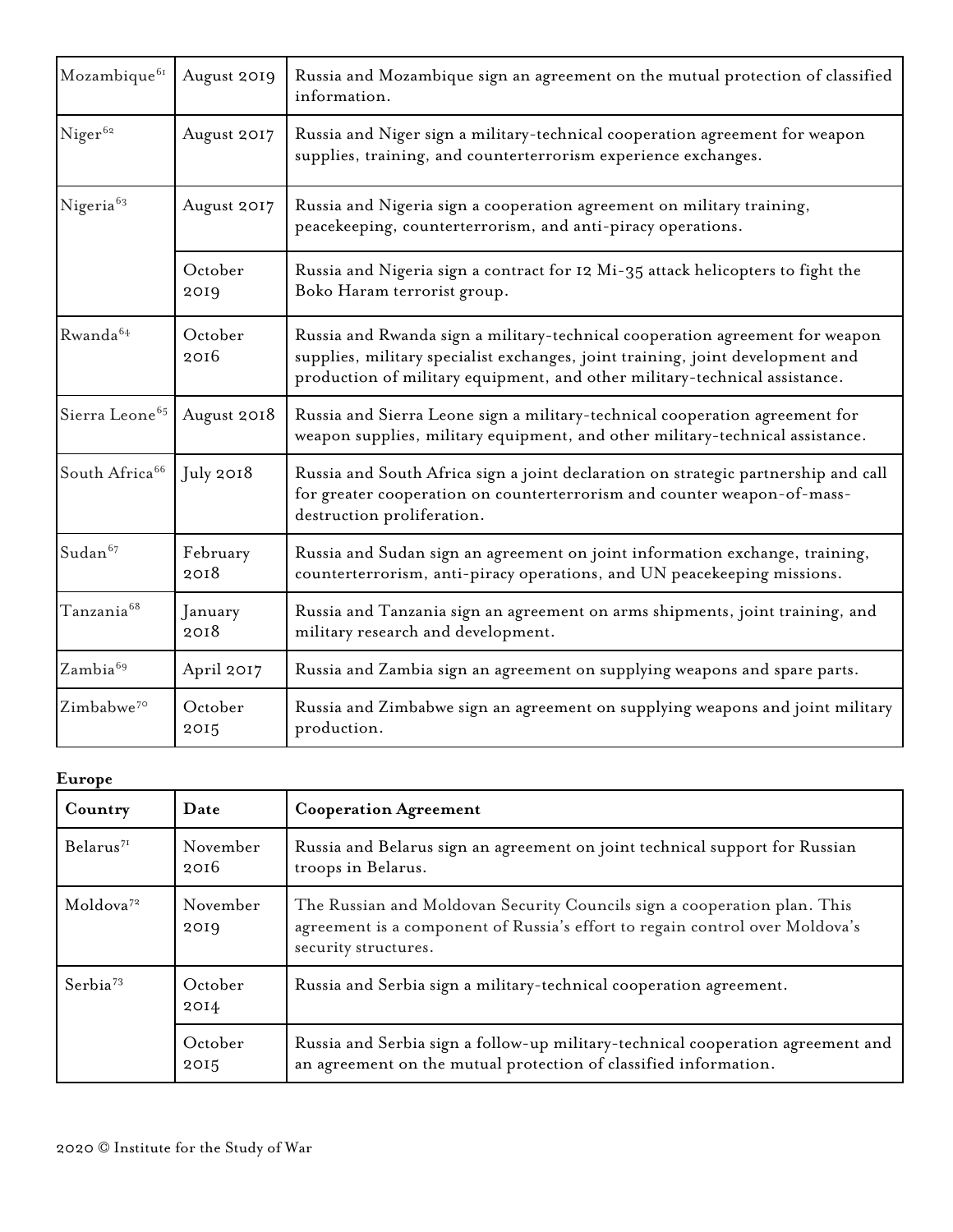https://www.cacianalyst((.))org/publications/analytical-articles/item/13416-russia-and-armenia-establish-joint-ground-forces.html ; ["A Cooperation Agreement was Signed between the Defense Ministers of the Republic of Armenia and Russian Federation for 2020. The Program:"] *Sputnik* Armenia, October 29, 2019, https://armeniasputnik((.))am/armenia/20191029/20920547/storagrvele-hh-u-rd-pashtpanutyan-naxararutyunnerihamagorcakcutyan-2020-t-tsragiry.html.

<span id="page-7-2"></span><sup>3</sup> "Landmark Caspian Sea Deal Signed by Five Coastal Nations," *The Guardian*, August 12, 2018,

https://www.theguardian((.))com/world/2018/aug/12/landmark-caspian-sea-deal-signed-among-five-coastal-nations.

<span id="page-7-3"></span><sup>4</sup> "Russia and Bahrain Agree on Military Cooperation," *Middle East Monitor*, September 8, 2016, https://www.middleeastmonitor(.)com/20160908 russia-and-bahrain-agree-on-military-cooperation/; "Russia, Bahrain to Sign Agreement on Military-Technical Cooperation," *Sputnik News*, September 6, 2016, https://sputniknews((.))com/world/201609061045029319-russia-bahrain-military-cooperation/; ["Russia and Bahrain Sign Cooperation Agreements on Military-Technical Cooperation and Gas,"] *RIA Novosti*, September 6, 2016, https://ria((.))ru/20160906/1476245693.html; ["Russia and Bahrain Sign an Agreement on Military Cooperation and Oil and Gas Partnership,"] *RT*, September 6, 2016,

https://russian.rt((.))com/article/319830-rossiya-i-bahrein-podpisali-dogovor-o-voennom.

<span id="page-7-4"></span><sup>5</sup> "Brunei Darussalam and Russia Sign MOU During Sixth Moscow Conference on International Security," *Ministry of Defense Brunei Darussalam*, April 26, 2017, http://www.mindef.gov((.))bn/Lists/News/print.aspx?ID=4064; "ASEAN and RUSSIA: A Future-Oriented Multidimensional Strategic Partnership," *ASEAN*, May 2016, https://asean(.)org/storage/2016/06/11.-May-2016-ASEAN-Russia-EPG.pdf ; ["On the Signing of the Russian-Brunei Agreement on the Protection of Intellectual Property in the Course of Bilateral Military-Technical Cooperation,"] *Embassy of the Russian Federation in Brunei Darussalam*, April 5, 2018, https://brunei.mid((.))ru/ru/press-

centre/news/o\_podpisanii\_rossiysko\_bruneyskogo\_soglasheniya\_o\_zashchite\_intellektualnoy\_sobstvennosti\_v\_khode\_dv/ ; "Meeting with the Sultan of Brunei-Darussalam Hassanal Bolkiah," *Kremlin*, May 19, 2016, http://en.kremlin((.))ru/events/president/news/51940.

<span id="page-7-5"></span><sup>6</sup> Artyom Borisov, ["Russia and Cambodia Conclude an Agreement on Military Cooperation,"] *Parliamentskaya Gazeta*, August 22, 2018,

https://www.pnp((.))ru/politics/rossiya-i-kambodzha-zaklyuchili-dogovor-o-voennom-sotrudnichestve.html.

<span id="page-7-6"></span><sup>7</sup> ["Joint Statement by the Russian Federation and the People's Republic of China on the Development of a Comprehensive Partnership and Strategic Interaction Entering a New Era,"] *Kremlin*, June 5, 2019, http((:))//kremlin.ru/supplement/5413 ; Alexey Nikolsky and Ivan Safronov, ["Moscow and Beijing Renew Military Cooperation Agreement,"] Vedomosti, July 22, 2019, https://www.vedomosti((.))ru/politics/articles/2019/07/23/807055 moskva-pekin ; ["Russia and China Plan to Sign an Agreement on Military Cooperation,"] *Kommersant*, July 22, 2019, https://www.kommersant((.))ru/doc/4039264.

<span id="page-7-7"></span><sup>8</sup> Olga Razumovskaya, "Cyprus Signs Deal to Let Russian Navy Ships Stop at its Ports," *The Wall Street Journal*, *February 25, 2015,* https://www.wsj.com/articles/putin-highlights-closer-russia-cyprus-ties-1424882012; "Russian Baltic Fleet's Warships Call at Cyprus in Deployment to Indian Ocean," *TASS*, October 21, 2019, https://tass((.))com/defense/1084335 ; ["Agreement Between the Government of the Russian Federation and the Government of the Republic of Cyprus on Cooperation in the Fight Against Terrorism,"] *Russian* MFA, February 25, 2015, https://www.mid((.))ru/ru/foreign\_policy/international\_contracts/2\_contract/-/storage-viewer/bilateral/page-1/43985; ["Agreement Between the Government of the Russian Federation and the Government of the Republic of Cyprus on Cooperation on Military Cooperation,"] *Russian MFA*, February 25, 2015, https://www.mid((.))ru/ru/foreign\_policy/international\_contracts/2\_contract/-/storage-viewer/bilateral/page-1/43984. <sup>9</sup> Vivek Raghuvanshi, "India Signs \$3 Billion Contract with Russia for Lease of a Nuclear Submarine," *DefenseNews*, March 8, 2019, https://www.defensenews.com/global/asia-pacific/2019/03/08/india-signs-3-billion-contract-with-russia-for-lease-of-a-nuclear-submarine/;

<span id="page-7-8"></span>Snehesh Alex Philip, "India and Russia Ink \$3 Billion Deal for Lease of Third Nuclear Submarine," *The Print*, March 7, 2019,

https://theprint(.)in/defence/india-and-russia-ink-3-billion-deal-for-lease-of-third-nuclear-submarine/202509/ ;

Stepan Kravchenko and Nc Bipindra, "Russia and India Sign \$5 Billion Air-Defense Deal in New Delhi," *Bloomberg,* October 5, 2018,

https://www.bloomberg.com/news/articles/2018-10-05/russia-and-india-sign-5-billion-air-defense-deal-in-new-delhi ; "Russia and India Sign

Military Cooperation Roadmap," *TASS,* June 23, 2017, https://tass((.))com/defense/953030; Franz-Stefan Gady, "India, Russia Sign 'Military

Cooperation Roadmap,'" *The* Diplomat, June 23, 2017, https://thediplomat.com/2017/06/india-russia-sign-military-cooperation-roadmap/.

<span id="page-7-9"></span><sup>10</sup> ["Agreement Between the Government of the Russian Federation and the government of the Republic of Indonesia on Cooperation in Defense,"] *Russian MFA*, May 18, 2016,

https://www.mid((.))ru/ru/foreign\_policy/international\_contracts/2\_contract/-/storage-viewer/bilateral/page-1/43623; "Russia and Indonesia Signed an Agreement on Military Cooperation," *ParsToday*, May 19, 2016, https://parstoday.com/ru/news/world-i26446 ; ["Russia and Indonesia Signed an Agreement on Cooperation in the Field of Defense,"] *RIA* Novosti, May 18, 2016, https://ria((.))ru/20160518/1435926218.html ; "Russia, Indonesia Sign Agreement on Defense Cooperation, Other Documents," *TASS*, May 18, 2016, https://tass((.))com/politics/876575.

<span id="page-7-10"></span><sup>11</sup> ["Russia and Iran Signed an Agreement on Military Cooperation,"] *TASS*, January 20, 2015, https://tass((.))ru/armiya-i-opk/1708359; Nasser Karimi, "Russia, Iran Sign Military Cooperation Deal," *MilitaryTimes*, January 20, 2015, https://www.militarytimes.com/news/your-

military/2015/01/20/russia-iran-sign-military-cooperation-deal/ ; ["Russia and Iran Signed a Memorandum on Expanding Military Cooperation,"] *RBK*, July 29, 2019, https://www.rbc((.))ru/rbcfreenews/5d3f4cf19a7947c71b862008 ; Salih Mahrus Muhammad, ["Al Mayadeen (Lebanon): What is Behind the Agreement on Naval Cooperation Between Russia and Iran?"] *inoSMI,* August 21, 2019,

https://inosmi((.))ru/politic/20190821/245672159.html; "Landmark Caspian Sea Deal Signed by Five Coastal Nations," *The Guardian*, August 12, 2018, https://www.theguardian((.))com/world/2018/aug/12/landmark-caspian-sea-deal-signed-among-five-coastal-nations.

<span id="page-7-11"></span><sup>12</sup> ["Russia and Iraq Signed an Agreement on Military-Technical Cooperation,"] *RIA Novosti*, July 31, 2015,

https://ria((.))ru/20150731/1155355007.html.

<span id="page-7-12"></span><sup>13</sup> "Jordan- JAF, Russian Counterpart Sign Military Cooperation Memo," *MENAFN*, September 21, 2019, https://menafn((.))com/1099032319/Jordan-JAF-Russian-counterpart-sign-military-cooperation-memo; "JAF, Russian Counterpart Sign Military Cooperation Memo," *Ammon News*, September 21, 2019, http://en.ammonnews((.))net/article.aspx?articleno=41569#.XoJSYIhKjcs.

<sup>1</sup> ["Russian-Afghan Security Agreement - A New Step in the Development of Cooperation,"] *Afghanistan.ru*, May 18, 2016,

<span id="page-7-0"></span>http://afghanistan((.))ru/doc/97904.html; ["Russia and Afghanistan Sign a Military-Technical Partnership Agreement,"] *RIA Novosti*, June 16, 2016, [https://ria\(\(.\)\)ru/20160616/1448651651.html;](https://ria((.))ru/20160616/1448651651.html) ["Interview with Russian Ambassador to Afghanistan A.V. Mantytsky to the TASS News Agency, June 28, 2016,"] *Russian MFA*, June 28, 2016, https://www.mid((.))ru/ru/maps/af/-/asset\_publisher/gehUa6O4gSTV/content/id/2337930. <sup>2</sup> "Armenian Parliament Approves New Defense Agreement with Russia," *The Armenian Weekly*, October 5, 2017,

<span id="page-7-1"></span>https://armenianweekly((.))com/2017/10/05/armenian-parliament-approves-new-defense-agreement-russia/; Eduard Abrahamyan, "Russia and Armenia Establish Joint Ground Forces," *The Central Asia-Caucasus Analyst*, December 16, 2016,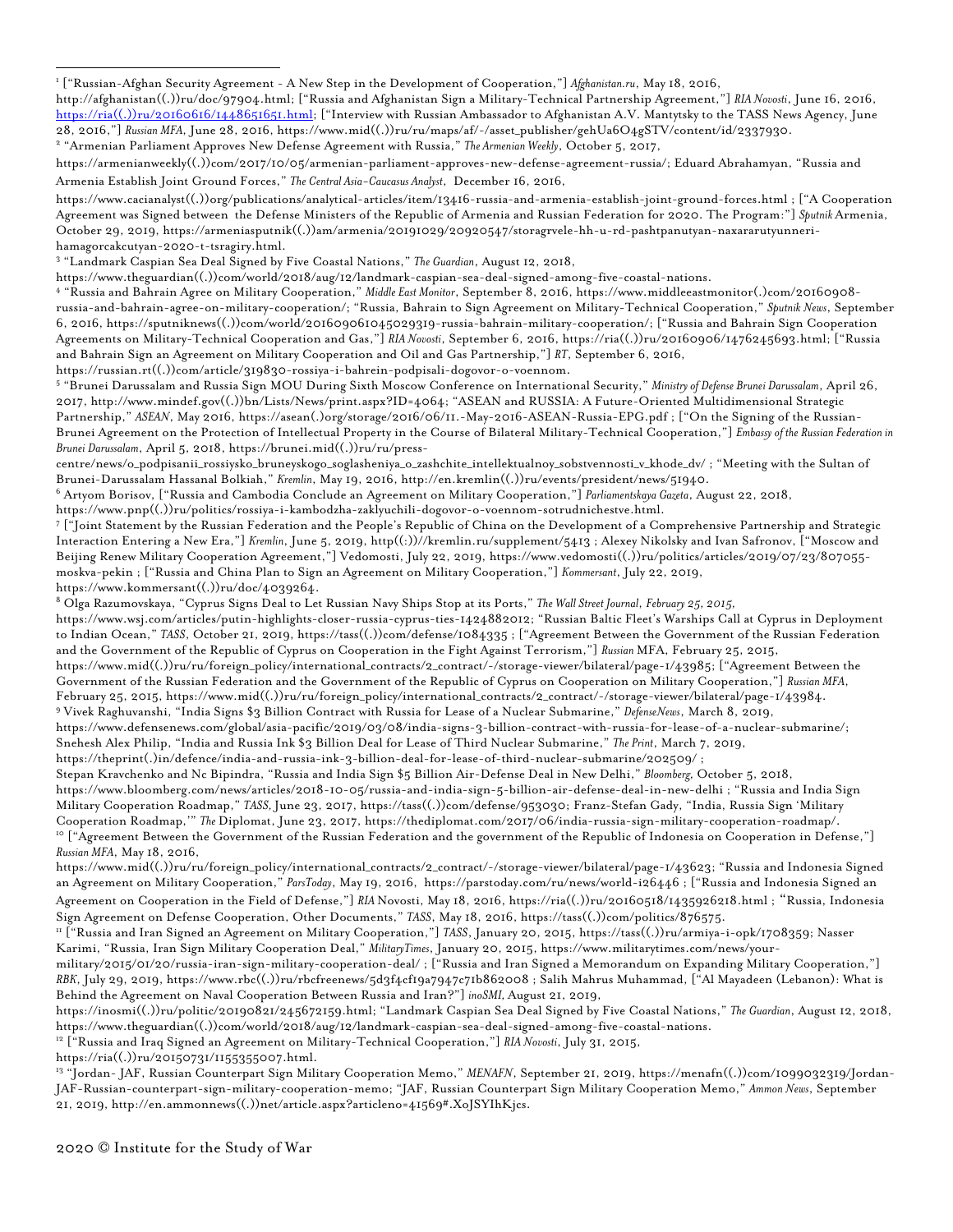<span id="page-8-0"></span><sup>14</sup> ["Putin Signed a Law Ratifying an Agreement with Kazakhstan on the Use of the Balkhash Node in the SPRN,"] *Interfax*, November 28, 2015, https://www.militarynews((.))ru/story.asp?rid=1&nid=396721&lang=RU ; ["Russia Transfers Over 170 Anti-Aircraft Missiles to Kazakhstan,"] *Ak Zhaik*, August 2, 2016, https://azh((.))kz/ru/news/view/38206; ["Putin Signed Laws on the Use of the Russian Federation Military Facilities in Kazakhstan,"] TASS, February 15, 2016, https://tass((.))ru/armiya-i-opk/2668798 ; Catherine Putz, "Russia Paying Less to Lease Kazakh Missile Testing Sites," *The Diplomat*, March 8, 2016, https://thediplomat.com/2016/03/russia-paying-less-to-lease-kazakh-missile-testing-sites/ ; "Landmark Caspian Sea Deal Signed by Five Coastal Nations," *The Guardian*, August 12, 2018, https://www.theguardian((.))com/world/2018/aug/12/landmark-caspian-sea-dealsigned-among-five-coastal-nations.

<span id="page-8-1"></span><sup>15</sup> Habib Toumi, "Kuwait, Russia Boost Ties, Cooperation," *Gulf News*, November 11, 2015, https://gulfnews(.)com/world/gulf/kuwait/kuwait-russiaboost-ties-cooperation-1.1618166; Egor Sozaev-Guryev, ["Kuwait and Russia Agree to Coordinate the Fight Against Terrorism,"] *Izvestia*, November 10, 2015,

https://iz((.))ru/news/595439 ; ["Russia and Kuwait Sign Memorandum of Intent,"] *RIA Novosti*, November 10, 2015,

https://ria((.))ru/20151110/1318054982.html.

<span id="page-8-2"></span><sup>16</sup> ["The Agreement Between Kyrgyzstan and Russia on the Development of Military-Technical Cooperation is Ratified,"] *K-News*, January 22, 2018, https://knews((.))kg/2018/01/22/ratifitsirovan-dogovor-mezhdu-kyrgyzstanom-i-rossiej-o-razvitii-voenno-tehnicheskogo-sotrudnichestva/; Anton Kubicki, ["Kyrgyzstan and Russia: Military-Technical Cooperation,"] *Kabar*, February 7, 2018, http://kabar((.))kg/news/iatc-kabar-kyrgyzstan-irossiia-voenno-tekhnicheskoe-sotrudnichestvo/ ; ["The Agreement on Military Cooperation Between Kyrgyzstan and Russia has Been Ratified,"] *Sputnik Kyrgyzstan*, January 22, 2018, https://ru((.))sputnik.kg/politics/20180122/1037365678/dogovor-o-voennom-sotrudnichestve-kyrgyzstana-i-rossiiratificirovan.html.

<span id="page-8-3"></span><sup>17</sup> ["Agreement Between the Government of the Russian Federation and the Government of the Lao People's Democratic Republic on the Establishment of a Representative Office of the Ministry of Defense of the Russian Federation at the Ministry of Defense of the Lao People's Democratic Republic,"] *Electronic Fund of Legal and Regulatory-Technical Documentation*, May 29, 2018, http://docs.cntd((.))ru/document/542624624 ; Dimitri Simes, "Russia Quietly Expands Military Ties with Laos," *Nikkei Asian Review*, December 14, 2019, https://asia.nikkei((.))com/Politics/International-relations/Russia-quietlyexpands-military-ties-with-Laos2 ; ["Russia and Laos Agree on Ways to Strengthen Military Cooperation,"] *TASS*, April 24, 2019, *https*://tass((.))ru/armiya-i-opk/6370413.

<span id="page-8-4"></span><sup>18</sup> ["Russian and Mongolian Defense Ministers sign military cooperation program"] *TASS*, October 18, 2018,*https*://tass((.))ru/armiya-i-opk/5688316 ; ["Russia and Mongolia Sign Military Cooperation Program,"] *Regnum*, October 18, 2018, https://regnum((.))ru/news/polit/2502956.html ; ["Russia and Mongolia Sign a Long-Term Program of Military Cooperation,"] *RIA Novosti*, October 18, 2018, https://ria((.))ru/20181018/1530928928.html ; Daria Ivashkina, ["Russia and Mongolia Sign a Long-Term Program of Military Cooperation,"] *Komsomolskaya Pravda*, October 18, 2018, https://www.kp((.))ru/online/news/3269128/; ["Russia and Mongolia Sign an Indefinite Comprehensive Partnership Agreement,"] *Kommersant*, September 3, 2019, https://www.kommersant((.))ru/doc/4080651 ; ["Russia and Mongolia Sign Friendship Treaty,"] *RIA Novosti*, September 3, 2019, https://ria((.))ru/20190903/1558194469.html ; ["Russia and Mongolia have Concluded an Indefinite Agreement on Friendly Relations,"] *Oblgazeta*, September 3, 2019, https://www.oblgazeta((.))ru/politics/world/98210/ ; ["On the Signing of the Agreement Between the Government of the Russian Federation and the Government of Mongolia on Cooperation in the Fight Against Terrorism*,"] State System of Legal Information*, August 27, 2019, http://www.pravo.gov(.)ru/proxy/ips/?docbody=&link\_id=0&nd=102588238&bpa=cd00000 ; ["Agreement Between the Government of the Russian Federation and the Government of Mongolia on Cooperation in the Fight Against Terrorism of September 3, 2019,"] *State System of Legal Information*, March 5, 2019, http://publication.pravo.gov((.))ru/Document/View/0001202003050025 ; ["Putin Concluded an Indefinite Friendship Treaty with

<span id="page-8-5"></span>Mongolia,"] TASS, September 3, 2019, https://tass((.))ru/politika/6835355.<br>'9 ["Russia and Myanmar Conclude an Agreement on Military Cooperation"] RT, June 16, 2016, https://russian.rt((.))com/article/307928-rossiya-imyanma-zaklyuchili-soglashenie-o-voennom ; ["Russia and Myanmar Signed an Agreement on Military Cooperation,"] *Gazeta*, June 16, 2016, https://www.gazeta((.))ru/army/news/8768345.shtml ; ["Cooperation with Myanmar,"] *Rosoboronexport*, Accessed May 8, 2020, http://roe((.))ru/export/myanma/. 20

<span id="page-8-6"></span>["Agreement Between the Government of the Russian Federation and the Government of the Korean People's Republic on the Prevention of Dangerous Military Activities,"] *Russian MFA*, November 12, 2015, https://www.mid((.))ru/ru/foreign\_policy/international\_contracts/2\_contract/- /storage-viewer/bilateral/page-1/43776

<span id="page-8-7"></span><sup>21</sup> Matthew Bodner, "Russia Signs Landmark Military Cooperation Agreement With Pakistan," *The Moscow Times*, November 20, 2014, https://www.themoscowtimes(.)com/2014/11/20/russia-signs-landmark-military-cooperation-agreement-with-pakistan-a41589 ; "Pakistan, Russia Sign 'Milestone' Military Cooperation Pact," *DefenseNews*, November 20, 2014, https://www.defensenews.com/global/asia-pacific/2014/11/20/pakistanrussia-sign-milestone-military-cooperation-pact/.

<span id="page-8-8"></span><sup>22</sup> ["Russia and the Philippines Sign Agreement on Military-Technical Cooperation,"] *Russian Defense Ministry*, October 24, 2017, https://function.mil((.))ru/news\_page/country/more.htm?id=12148115@egNews ; ["Russia and the Philippines Signed an Agreement on Military-Technical Cooperation,"] *RIA Novosti*, June 18, 2018, https://ria((.))ru/20180618/1522930715.html.

<span id="page-8-9"></span><sup>23</sup> "Qatar, Russia Sign Agreements on Air Defense, Supplies," Reuters, October 26, 2017, https://www.reuters.com/article/us-russia-qatarmilitary/qatar-russia-sign-agreements-on-air-defense-supplies-idUSKBN1CV11E ; ["The Military-Technical Cooperation Agreement Between the Russian Federation and Qatar Entered into Force,"] *Interfax*, July 4, 2019, https://www.militarynews((.))ru/story.asp?rid=1&nid=512091&lang=RU ; ["Russia and Qatar Secured Antiterror Cooperation in a Memorandum,"] *RIA Novosti*, February 19, 2020,

https://ria((.))ru/20200219/1564951808.html ; Ivan Egorov, ["Russia and Qatar Agree on Joint Steps in the Fight Against Terrorism,"] *Rossiyskaya Gazeta*, February 19, 2020, https://rg((.))ru/2020/02/19/rossiia-i-katar-dogovorilis-o-sovmestnyh-shagah-v-borbe-s-terrorizmom.html. <sup>24</sup> "Saudi Arabia Signs Agreement to Manufacture Russian Weapons Locally," *Al Arabiya English*, October 5, 2017,

<span id="page-8-10"></span>https://english.alarabiya((.))net/en/News/gulf/2017/10/05/Saudi-Arabian-Military-Industries-signs-agreement-to-manucafture-Russian-weaponslocally- ; ["Russia and Saudi Arabia Sign a Memorandum on the Purchase of Military Products,"] *Interfax*, October 5, 2017, https://www.interfax((.))ru/business/581944.

<span id="page-8-11"></span><sup>25</sup> ["Russia and Singapore Sign a Memorandum of Cooperation,"] *Rossiyskaya Gazeta*, August 30, 2019, https://rg((.))ru/2019/08/30/rossiia-i-singapurpodpisali-memorandum-o-sotrudnichestve.html.

<span id="page-8-12"></span><u>.</u><br><sup>26</sup> ["Order on the Signing of an Agreement Between Russia and Syria on Expanding the Territory of the Russian Naval Support Point in the Vicinity of the Port of Tartus and the Entry of Russian Warships into the Territorial Sea of Syria,"] *Kremlin*, December 23, 2016,

2020 © Institute for the Study of War ["Agreement between the Russian Federation and the Syrian Arab Republic on Expanding the Territory of the Logistics Point of the Navy of the http://www.kremlin((.))ru/acts/news/53577; ["Signed a Law Ratifying the Agreement Between Russia and Syria on Expanding the Territory of the Logistics Point of the Russian Navy in the Vicinity of the port of Tartus,"] *Kremlin*, December 29, 2017, http://www.kremlin((.))ru/acts/news/56562 ;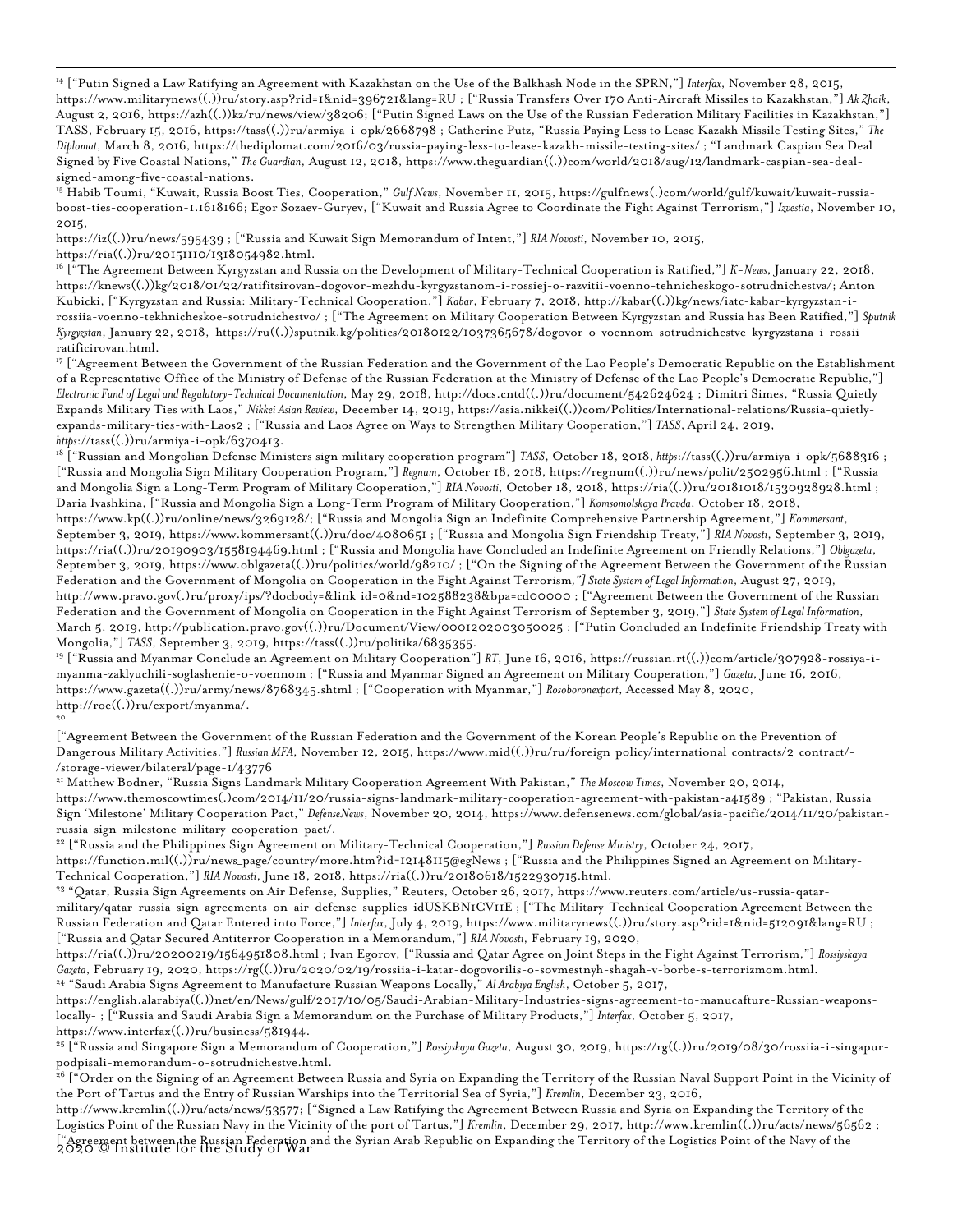Russian Federation in the Vicinity of the Port of Tartus and the Entry of Warships of the Russian Federation into the Territorial Sea, Inland Waters and Ports of the Syrian Arab Republic,"] *Electronic Fund of Legal and Regulatory-Technical Documentation*, December 29, 2017,

http://docs.cntd((.))ru/document/420389892 ; https://ria((.))ru/20190421/1552889972.html ; ["Agreement Between the Russian Federation and the Syrian Arab Republic on the Deployment of an Aviation Group of the Armed Forces of the Russian Federation on the Territory of the Syrian Arab Republic of August 26, 2015,"] *State System of Legal Information*, January 14, 2016,

http://publication.pravo.gov((.))ru/Document/View/0001201601140019?index=0&rangeSize=1 ; ["A Law Was Signed on the Ratification of the Agreement Between Russia and Syria on the Deployment of an Aviation Group of the Russian Armed Forces,"] *Kremlin*, October 14, 2016, http://kremlin((.))ru/events/president/news/53089 ; ["Agreement Between the Russian Federation and the Syrian Arab Republic on the Deployment of an Aviation Group of the Armed Forces of the Russian Federation on the territory of the Syrian Arab Republic,"] *State System of Legal Information,* August 26, 2015, http://www.pravo.gov((.))ru/proxy/ips/?doc\_itself=&collection=1&backlink=1&nd=201112839&page=1&rdk=0#I0. <sup>27</sup> ["Tajikistan and Russia Approve the Tajik Joint Armed Forces Modernization Program,"] *Avesta*, July 31, 2014,

<span id="page-9-0"></span>http://avesta((.))tj/2014/07/31/tadzhikistan-i-rossiya-utverdili-programmu-sovmestnoj-modernizatsii-vooruzhennyh-sil-rt/ ; ["The Republic of

Tajikistan and the Russian Federation Approved a Program for the Joint Modernization of the Tajik Armed Forces,"] July 31, 2014, https://www.tajikgateway((.))org/wp/rt-i-rf-utverdili-programmu-sovmestno/ ; ["On Russian-Tajik Relations,"] *Embassy of the Russian Federation in the Republicof Tajikistan,* Accessed May 8, 2020, https://dushanbe.mid((.))ru/o-rossijsko-tadzikskih-otnoseniah ; ["'Save the world': Russia Donated Military Equipment to

Tajikistan,"] *Gazeta*, October 29, 2019,*https*://www.gazeta((.))ru/army/2019/10/29/12783158.shtml.

<span id="page-9-1"></span><sup>28</sup> ["Agreement Between the Government of the Russian Federation and the Government of the Kingdom of Thailand on Military Cooperation,"] *Russian MFA*, May 18, 2016, https://www.mid((.))ru/foreign\_policy/international\_contracts/2\_contract/-/storage-viewer/bilateral/page-42/43629. <sup>29</sup> "Turkmenistan-Russia relations upgraded to strategic partnership – 14 documents signed," *News Central Asia*, October 3, 2017,

<span id="page-9-2"></span>http://www.newscentralasia(.)net/2017/10/03/turkmenistan-russia-relations-upgraded-to-strategic-partnership-14-documents-signed/; ["Agreement Between the Russian Federation and Turkmenistan on Strategic Partnership,"] *Russian MFA*, October 2, 2017,

https://www.mid((.))ru/foreign\_policy/international\_contracts/2\_contract/-/storage-viewer/bilateral/page-1/52526 ; "Landmark Caspian Sea Deal Signed by Five Coastal Nations," *The Guardian*, August 12, 2018, https://www.theguardian((.))com/world/2018/aug/12/landmark-caspian-sea-dealsigned-among-five-coastal-nations.

<span id="page-9-3"></span><sup>30</sup> ["Putin and Crown Prince of Abu Dhabi Sign Declaration on Strategic Partnership,"] *TASS*, June 1, 2018, https://tass((.))ru/politika/5256384 ; ["Strategic Partnership Declaration between the Russian Federation and the United Arab Emirates,"] *Kremlin*, June 1, 2018, http://kremlin((.))ru/supplement/5309/print.

<span id="page-9-4"></span><sup>31</sup> ["Agreement Between the Russian Federation and the Republic of Uzbekistan on the Development of Military-Technical Cooperation,"] *Electronic Fund of Legal and Regulatory-Technical Documentation*, November 29, 2016, http://docs.cntd((.))ru/document/456039044 ; ["Agreement Between the Government of the Russian Federation and the Government of the Republic of Uzbekistan on the Use of the Airspace of the Russian Federation and the Republic of Uzbekistan by Military Aircraft of the Russian Federation and the Republic of Uzbekistan,"] *Electronic Fund of Legal and Regulatory-Technical Documentation*, October 12. 2018, http://docs.cntd((.))ru/document/554707474.

<span id="page-9-5"></span><sup>32</sup> ["Russia and Vietnam Sign Roadmap for Development of Military Cooperation,"] *RIA Novosti*, April 4, 2018,

https://ria((.))ru/20180404/1517912973.html; ["Russia and Vietnam Sign Roadmap for the Development of Military Cooperation,"] *Russian Ministry of Defense*, April 4, 2018, http://mil((.))ru/mcis/news/more.htm?id=12169869@egNews.

<span id="page-9-6"></span><sup>33</sup> Larisa Mikhailovna Efimova, ["Results of the Third Russia-ASEAN Summit,"] *Moscow State Institute of International Relations*, May 27, 2016,

https://mgimo((.))ru/about/news/experts/itogi-tretego-sammita-rossiya-asean/ ; "ASEAN and RUSSIA: A Future-Oriented Multidimensional

<span id="page-9-7"></span>Strategic Partnership," ASEAN, May 2016, https://asean(.)org/storage/2016/06/11.-May-2016-ASEAN-Russia-EPG.pdf.<br>34 ["Russia and Argentina Signed a Package of Documents Expanding Bilateral Cooperation,"] TASS, July 12, 2014 ["Russia and Argentina Sign Security Cooperation Memorandum,"] *RIA Novosti*, March 3, 2020, https://ria((.))ru/20171205/1510285476.html ; ["Nikolai Patrushev, the Legendary Former KGB, Met with Mauricio Macri,"] *Infobae,*December 5, 2017,

https://www.infobae(.)com/politica/2017/12/05/nikolai-patrushev-el-mitico-ex-kgb-se-reunio-con-mauricio-macri/; ["Argentina and Russia Agree to Cooperate Strategically,"] *EurAsia Daily*, April 23, 2015, https://eadaily(.)com/ru/news/2015/04/23/argentina-i-rossiya-dogovorilis-sotrudnichatstrategicheski ; Gabriel Porfilio, ["Argentina Seeks Formula to Buy Three Military Mi-17E Helicopters from Russia,"] *infodefensa*, April 27, 2015, https://www.infodefensa(.)com/latam/2015/04/27/noticia-argentina-busca-formula-comprar-helicopteros-mi17e-rusia.html. <sup>35</sup> ["Russia and Bolivia Signed an Agreement on Military Cooperation,"] *Argumenti i Facty*, September 6, 2016,

<span id="page-9-8"></span>https://aif((.))ru/politics/world/rossiya\_i\_boliviya\_podpisali\_soglashenie\_o\_voennom\_sotrudnichestve ; ["Russia and Bolivia Sign a Military Cooperation

<span id="page-9-9"></span>Agreement,"] Hispantv, September 6, 2016, https://www.hispantv(.)com/noticias/bolivia/287162/bolivia-rusia-acuerdo-cooperacion-militar. 36

["Agreement Between the Government of the Russian Federation and the Government of the Republic of Paraguay on Cooperation in the Field of Defense,"] *Russian MFA*, April 26, 2017, https://www.mid(.)ru/foreign\_policy/international\_contracts/2\_contract/-/storage-viewer/bilateral/page-3/52203 ; ["Agreement Between the Government of the Russian Federation and the Government of the Republic of Paraguay on Cooperation in the Field of Defense,"] *Electronic Fund of Legal and Regulatory-Technical Documentation*, April 26, 2017, http://docs.cntd(.)ru/document/551458154 ; ["Interstate Relations of Russia and Paraguay,"] *RIA Novosti*, June 14, 2018, https://ria(.)ru/20180614/1522336843.html.

<span id="page-9-10"></span> $\mathrm{^{37}}$  ["Agreement Between the Government of the Russian Federation and the Government of the Republic of Peru on the Mutual Protection of Classified Information in the Field of Military-Technical Cooperation,"] *Electronic Fund of Legal and Regulatory-Technical Documentation*, January 17, 2017, http://docs.cntd((.))ru/document/456050295 ; Vladimir Kudashkin, ["International Treaties of the Russian Federation with Foreign States in the Field of Military-Technical Cooperation,"] *Defense - Industrial Complex*, Accessed May 8, 2020,

http://www.opklex((.))com/publikaczii/temyi/mezhdunarodnoe-i-voenno-texnicheskoe-sotrudnichestvo/mezhdunarodnyie-dogovoryi-rossijskojfederaczii-s-inostrannyimi-gosudarstvami-v-oblasti-voenno-texnicheskogo-sotrudnichestva.html ; ["Agreement Between the Government of the Russian Federation and the Government of the Republic of Peru on Mutual Protection of Intellectual Property During Bilateral Military-Technical Cooperation,"] *Russian MFA*, December 2, 2013, https://www.mid(.)ru/ru/foreign\_policy/international\_contracts/2\_contract/-/storage-

viewer/bilateral/page-1/44227; Russia 24, ["In Peru, a Service Center for the Repair of Russian Helicopters Started Operating - Russia 24,"] *YouTube*, December 10, 2018, https://www.youtube.com/watch?v=hP66n4NiOq0; Maria Alexandrova, ["Peru Inaugurates a Russian Helicopter Repair Center,"] *Russia Beyond*, December 14, 2018, https://es.rbth(.)com/technologias/82266-peru-inaugura-centro-reparacion-helicopteros.

<span id="page-9-11"></span>2020 © Institute for the Study of War ["Russia and Venezuela Signed Agreements on Cooperation,"] *Vesti*, October 6, 2019, https://www.vesti((.))ru/doc.html?id=3196532 ; ["Russia and <sup>38</sup> ["Russia and Venezuela Extend Military Contracts,"] *RT*, October 6, 2019, https://russian.rt((.))com/world/news/674618-kontrakty-venesuelarossiya ; ["Venezuela and Russia Extend Military-Technical Contracts,"] *RIA Novosti*, October 10, 2019, https://ria((.))ru/20191006/1559478015.html ;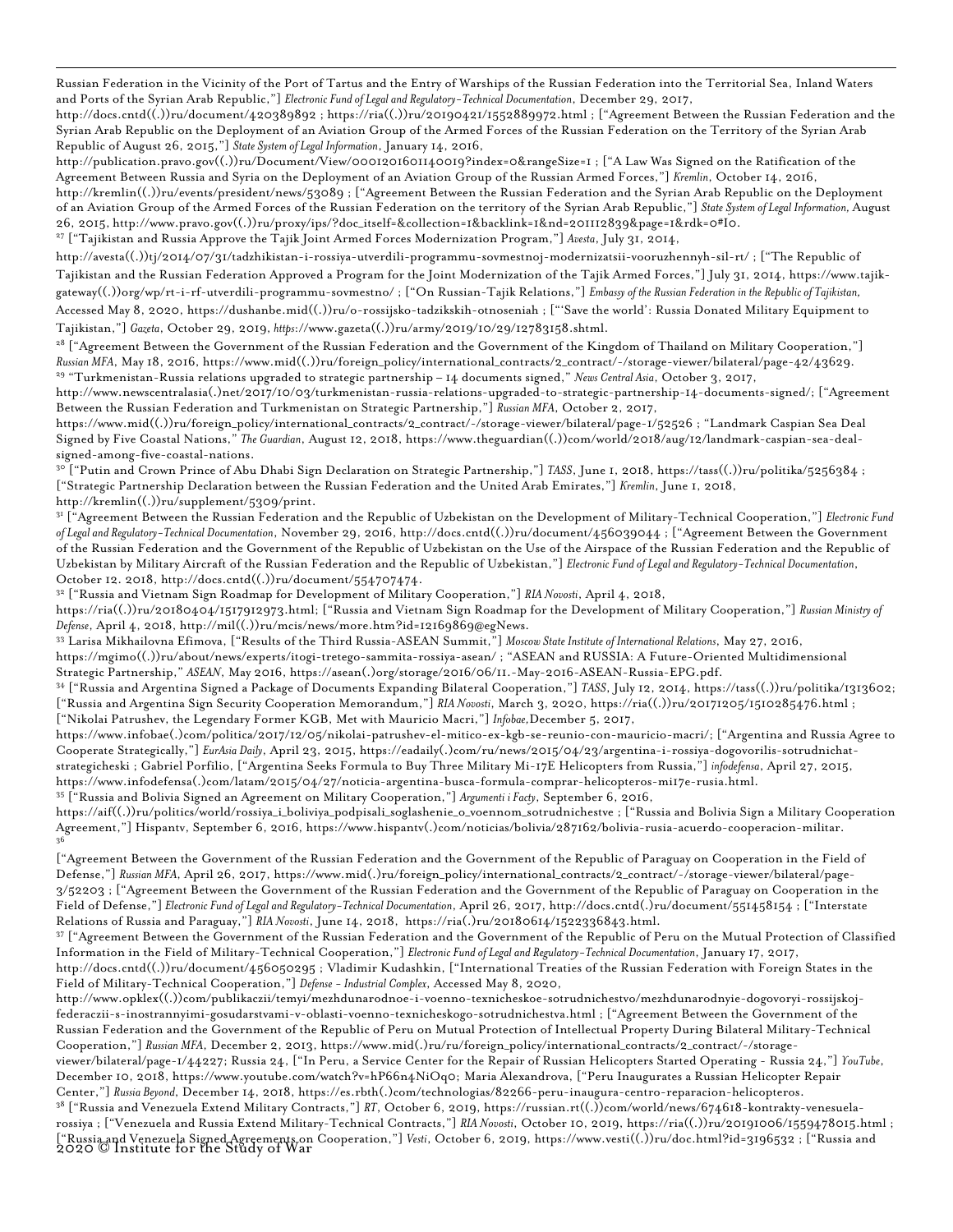Venezuela Sign New Agreements; Renew Consultancies,"] *Voice of America*, October 6, 2019, https://www.voanoticias.com/a/rusia-venezuela-nuevosacuerdos-renuevan-asesorias/5112378.html ;

["Russian Defense Minister Army General Sergei Shoigu Met with His Venezuelan Counterpart, General-General Chef Vladimir Padrino Lopez,"] *Russian Defense Ministry*, August 15, 2019, https://function.mil((.))ru/news\_page/country/more.htm?id=12247754@egNews ; ["Russia and Venezuela Agree on Visits of Warships,"] *RBK*, August 15, 2019, https://www.rbc((.))ru/rbcfreenews/5d557e179a7947bd8895806e ; Alexey Degtyarev, ["Russia and Venezuela Signed an Agreement on Calls of Warships in the Ports of Both Countries,"] *Vzglyad*, August 15, 2019,

https://vz(.)ru/news/2019/8/15/992609.html; ["Russia and Venezuela Sign Agreements to Intensify Military Cooperation,"] *Voice of* America, August 15, 2019, https://www.voanoticias.com/a/rusia-y-venezuela-firman-acuerdos-para-intensificar-cooperacion-militar-/5044026.html; ["Russia Opens a Center to Train Helicopter Pilots in Venezuela,"] Bolivarian Republic of Venezuela Ministry of Popular Power for Foreign Affairs, April 2, 2019,

http://mppre.gob(.)ve/2019/04/02/rusia-abre-centro-para-pilotos-en-venezuela/ ; Anastasia Evdokimova, ["A Helicopter Training Center Opened in Venezuela,"] *TV Zvezda*, March 29, 2019, https://tvzvezda((.))ru/news/vstrane\_i\_mire/content/201903292143-z8dp.htm ; "Press About Us," *Shelf,*  Accessed May 8, 2020, https://www.ao-shelf(.)ru/press-about-us?lang=en ; ["Russian Helicopters Will Build a Helicopter Service Center in Venezuela,"] *Krasnaya Vesna*, April 2, 2019,

https://yandex((.))ru/turbo?text=https%3A%2F%2Frossaprimavera.ru%2Fnews%2F6fda40e5&utm\_source=yxnews&utm\_medium=desktop&utm\_refer rer=https%3A%2F%2Fyandex.ru%2Fnews&brand=news.

<span id="page-10-0"></span><sup>39</sup> ["The Russian Federation Approved the Provision of 38 Million Euros to Cuba for the Acquisition of Military Equipment,"] *Interfax* February 6, 2019, https://www.interfax((.))ru/world/649386 ; ["Russia Will Provide Cuba 38 Million Euros for the Acquisition of Military Equipment,"] *Novaya Gazeta*, February 6, 2019, https://novayagazeta((.))ru/news/2019/02/06/148989-rossiya-predostavit-kube-38-mln-evro-na-priobretenie-voennoytehniki ; ["Cuba Decided to Rearm,"] *Kommersant*, October 27, 2018, https://www.kommersant((.))ru/doc/3784537 ; Jose Nacher, ["Russia Approves a \$50 Million Loan to Cuba for the Purchase of Weapons,"] CiberCuba, February 6, 2019, https://www.cibercuba((.))com/noticias/2019-02-06 u157374-e157374-s27061-rusia-aprueba-credito-50-millones-dolares-cuba-compra; ["Russian Security Council and the Ministry of Internal Affairs of Cuba signed a Memorandum of Cooperation,"] *RIA Novosti*, October 15, 2019, https://ria((.))ru/20191015/1559830126.html; ["Russia and Cuba Sign Agreement to Boost Security Cooperation,"] *Hispantv*, October 16, 2019, https://www.hispantv((.))com/noticias/cuba/440234/rusia-acuerdocooperacion-seguridad-relaciones.

<span id="page-10-1"></span> $40$  ["On the Signing of the Agreement Between the Government of the Russian Federation and the Government of the Republic of El Salvador on Cooperation in the Fight Against Crime, Especially in Its Organized Forms,"] *Russian MFA*, May 24, 2019,

https://www.mid((.))ru/foreign\_policy/news/-/asset\_publisher/cKNonkJE02Bw/content/id/3658900 ; A. Еremeeva, ["On Sighing an agreement Between the Government of the Russian Federation and El Salvador,"] *Argenteira*, May 27, 2019, https://av-buh((.))ru/politics/99416-o-podpisaniisoglasheniya-mezhdu-pravitelstvom-rossiyskoy-federacii-i-pravitelstvom-respubliki-el-salvador-o-sotrudnichestve-v-borbe-s-prestupnostyuosobenno-v-ee-organizovannyh-formah.html ; ["On the Signing of an Agreement Between the Government of the Russian Federation and the Government of the Republic of El Salvador on Cooperation in the Fight Against Crime, Especially in Its Organized Forms,"] *Seldon News*, may 24, 2019, https://news.myseldon((.))com/ru/news/index/211246759 ; ["Russia and El Salvador Sign Agreement on Cooperation in the Fight Against Crime,"] *Sputnik Mundo*, May 24, 2019, https://mundo.sputniknews((.))com/seguridad/201905241087375573-rusia-el-salvador-acuerdo-cooperacion-luchacontra-crimen/.

<span id="page-10-2"></span><sup>41</sup> ["Agreement Between the Government of the Russian Federation and the government of the Republic of Nicaragua on Simplified Procedure for Departing Military Warships of the Russian Federation in Ports of the Republic of Nicaragua,"] *Russian MFA*, February 12, 2015, 2015, https://www.mid((.))ru/foreign\_policy/international\_contracts/2\_contract/-/storage-viewer/bilateral/page-1/43797; [Agreement Between Russia and Nicaragua for the Docking of Russian Warships in the Central American Country,] *Defensa*, February 13, 2015, https://www.defensa(.)com/centroamerica/acuerdo-entre-rusia-nicaragua-para-atraque-buques-guerra-rusos.

<span id="page-10-3"></span><sup>42</sup> [Russia and Botswana will Cooperate in the Military Sphere,] Interfax, August 28, 2018, https://www.interfax-russia((.))ru/rossiya-i-mir/rossiya-ibotsvana-budut-sotrudnichat-v-voennoy-sfere "Factbox: Russian military cooperation deals with African countries," Reuters, October 17, 2018, https://www.reuters.com/article/us-africa-russia-factbox/factbox-russian-military-cooperation-deals-with-african-countries-idUSKCN1MR0KH; ["Russia and Botswana will cooperate in the military sphere,"] Interfax, October 28, 2018,

https://www.militarynews(.)ru/story.asp?rid=1&nid=489245&lang=RU; https://rossaprimavera.ru/news/93bb4d0a.

<span id="page-10-4"></span><sup>43</sup> ["Russia signed a military cooperation agreement with Burkina Faso,"] TV Zvezda, August 21, 2018,

https://tvzvezda(.)ru/news/forces/content/201808211416-b0cl.htm.

<span id="page-10-5"></span><sup>44</sup> "Factbox: Russian military cooperation deals with African countries," Reuters, October 17, 2018, https://www.reuters.com/article/us-africa-russiafactbox/factbox-russian-military-cooperation-deals-with-african-countries-idUSKCN1MR0KH; ["Russia signed a military cooperation agreement with Burundi,"] RIA Novosti, August 23, 2018, https://ria(.)ru/20180823/1527113792.html.

<span id="page-10-6"></span><sup>45</sup> ["Agreement Between the Government of the Russian Federation and the government of the Republic of Cabo Verde on the Simplified Procedure for the Call for Military Ships of the Russian Federation in the Territorial Waters in Inland Waters of the Republic of Cabo Verde,"] *Russian MFA*, June 27, 2018, https://www((.))mid.ru/ru/foreign\_policy/international\_contracts/2\_contract/-/storage-viewer/bilateral/page-1/53356.

<span id="page-10-7"></span><sup>46</sup> "Cameroon and Russia sign defence agreement," DefenceWeb, April 17, 2015, https://www.defenceweb(.)co.za/joint/diplomacy-a-peace/cameroonand-russia-sign-defence-agreement/.

<span id="page-10-8"></span><sup>47</sup> "Russia signs military deal with the Central African Republic: agencies," Reuters, August 21, 2018, https://www.reuters.com/article/us-russiacentralafrica-accord/russia-signs-military-deal-with-the-central-african-republic-agencies-idUSKCN1L60R2.

<span id="page-10-9"></span><sup>48</sup> ["Representatives of Russia and Chad Sign Military Cooperation Agreement,"] Argumenti i Facty, August 22, 2017,

https://aif(.)ru/politics/russia/predstaviteli\_rossii\_i\_chada\_podpisali\_soglashenie\_o\_voennom\_sotrudnichestve; ["Agreement between the Government of the Russian Federation and the Government of the Republic of Chad on Military Cooperation,"] Official Legal Information Internet Portal, August 22, 2017, http://docs.cntd(.)ru/document/542608834.

<span id="page-10-10"></span><sup>49</sup> ["Russia Will Help DRC Return Territories Captured by Militants,"] *Federal News Agency*, October 12, 2019, https://riafan((.))ru/1219169-rossiyapomozhet-drk-vernut-zakhvachennye-boevikami-territorii ; Daniel Pelz, "Russia Builds Military Ties with Africa," DW, June 1, 2018,

https://www.dw(.)com/en/russia-builds-military-ties-with-africa/a-44042071 ; ["Russia Begins Military Cooperation with DRC,"] *Radio France Internationale*, May 27, 2018, http://www.rfi((.))fr/fr/afrique/20180527-russie-rdc-defense-cooperation-militaire-rdc ; Colette Braeckman, ["Is Russia Making a Comeback in Congo?"] *Le Soir*, June 26, 2018, https://plus.lesoir((.))be/164754/article/2018-06-26/la-russie-fait-elle-son-grand-retourau-congo.

<span id="page-10-11"></span>toG983@,"] UNIAN, May 27, 2019, https://www.unian(.)net/world/10564983-rossiya-otpravit-svoih-voennyh-v-kongo.html ; ["Medvedev approved a<br>L <sup>50</sup> Maria Tsvetkova and Tom Balmforth, "Russia to Send Military Specialists to Congo Republic - Kremlin," Reuters, May 24, 2019, https://uk.reuters. com/article/uk-russia-congo-security/russia-to-send-military-specialists-tocongo-republic-kremlin-idUKKCN1SU1OS ; ["Russia will send its military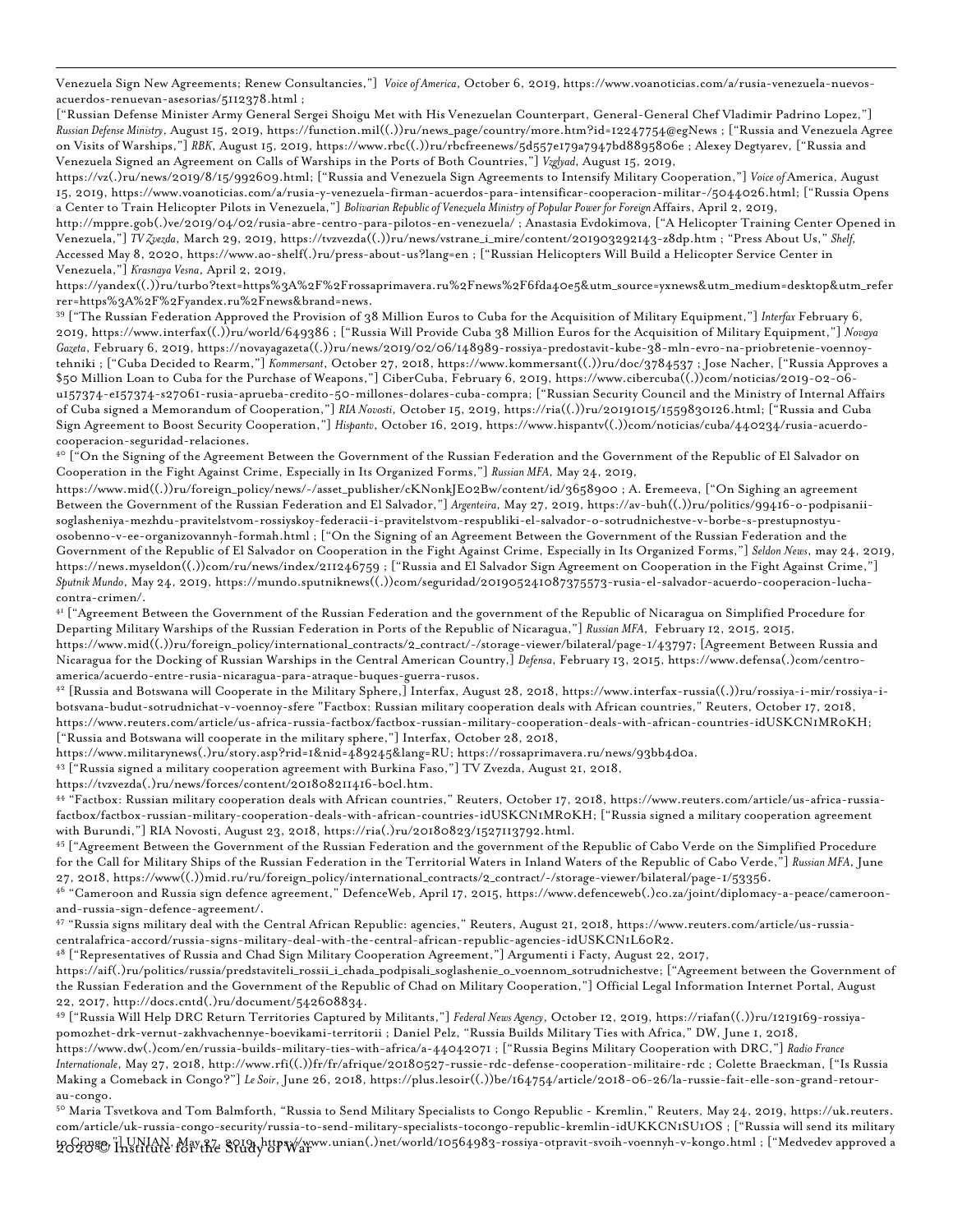draft agreement between the Russian Federation and the Republic of the Congo on military cooperation,"] Interfax, October 28, 2019, https://militarynews(.)ru/story.asp?rid=1&nid=520568&lang=RU.

<span id="page-11-0"></span><sup>51</sup> Taha Sakr, "Egypt, Russia and Belarus participate in joint military exercise in Moscow," Daily News Egypt, August 21, 2019,

https://wwww.dailynewssegypt(.)com/2019/08/21/egypt-russia-and-belarus-participate-in-joint-military-exercise-in-moscow/ ; ["State Duma ratifies strategic cooperation agreement between Russia and Egypt,"] TASS, July 23, 2019, https://tass(.)ru/politika/6692799 ; ["Egypt will receive dozens of Russian Su-35 fighters,"] Radio Svoboda, March 18, 2019, https://www.svoboda.org/a/29827813.html

<span id="page-11-1"></span>52 ["Russia and Swaziland sign military alliance,"] Shiplov, October 19, 2016, http://shipilov(.)com/aship-news/1087-rossiya-i-svazilend-zaklyuchilivoennyj-soyuz.html; ["Medvedev approved military cooperation agreement with Swaziland,"] Lenta, October 18, 2016, https://lenta(.)ru/news/2016/10/18/svazilend/.

<span id="page-11-3"></span><span id="page-11-2"></span><sup>53</sup> ["Russia and Ethiopia agree on military cooperation,"] RT, April 4, 2018, https://russian.rt(.)com/world/news/499968-rossiya-efiopiya-oborona. <sup>54</sup> "Gambia, Russia sign Cooperative Military Agreement," The Point, September 12, 2016, http://thepoint(.)gm/africa/gambia/article/gambia-russiasign-cooperative-military-agreement ; "The Gambia asks Russia for assistance in returning illegally youth to the country," Parliamentskaya Gazeta, February 7, 2019, https://www.pnp(.)ru/politics/gambiya-prosit-rossiyu-o-sodeystvii-po-vozvrashhenii-v-stranu-uekhavshey-nelegalnomolodyozhi.html.

<span id="page-11-4"></span><sup>55</sup> ["Agreement between the Government of the Russian Federation and the Government of the Republic of Ghana on military-technical cooperation,"] Official Legal Information Internet Portal, June 29, 2016, http://docs.cntd(.)ru/document/420371280.

<span id="page-11-5"></span><sup>56</sup> ["Russia and Guinea Sign Military Cooperation Agreement,"] RIA Novosti, April 4, 2018, https://ria(.)ru/20180404/1517937856.html.

<span id="page-11-6"></span><sup>57</sup> Phil Stewart, Idrees Ali, and Lin Noueihed, "Exclusive: Russia Appears to Deploy Forces in Egypt, Eyes on Libya Role – Sources," *Reuters*, March 13, 2017, https://www.reuters.com/article/us-usa-russia-libya-exclusive-idUSKBN16K2RY.

<span id="page-11-7"></span> $^{58}$  ["Agreement Between the Government of the Russian Federation and the Government of the Republic of Madagascar on Military Cooperation,"] *Russian MFA*, September 28, 2018,

https://www.mid((.))ru/ru/foreign\_policy/international\_contracts/2\_contract/-/storage-viewer/bilateral/page-1/53511.

<span id="page-11-8"></span><sup>59</sup> Aza Boukhris, ["Mondafrique (France): Russian military offensive in Mali,"] Insomi, July 15, 2019,

https://inosmi(.)ru/politic/20190715/245462877.html ; "Russia and Mali Sign an Agreement on Military Cooperation," *Russian Defense Ministry*, June 25, 2019. http://eng.mil((.))ru/en/management/info/news/more.htm?id=12238363@egNews&g=newsPhoto.

<span id="page-11-9"></span> $^{60}$  ["Agreement Between the Government of the Russian Federation and the Government of the Kingdom of Morocco on the Mutual Protection of the Results of Intellectual Activity and Protection of Intellectual Property During the Course of Bilateral Military-Technical Cooperation,"] *Russian MFA,* October 11, 2017, https://www.mid((.))ru/ru/foreign\_policy/international\_contracts/2\_contract/-/storage-viewer/bilateral/page-1/52553.

<span id="page-11-10"></span><sup>61</sup> ["Russia and Mozambique Conclude an Agreement on the Protection of Classified Information,"] *RIA Novosti*, August 22, 2019

https://ria(.)ru/20190822/1557801839.html ; ["Agreement Between the Government of the Russian Federation and the Government of the Republic of Mozambique on Mutual Protection of Secret Information,"] *Russian MFA,* August 22, 2019,

https://www.mid((.))ru/ru/foreign\_policy/international\_contracts/2\_contract/-/storage-viewer/bilateral/page-1/58276.

<span id="page-11-11"></span><sup>62</sup> "Russia Signs Military Cooperation Deals with Nigeria, Niger," *Xinhua*, August 23, 2017, http://www.xinhuanet(.)com//english/2017-

08/23/c\_136547084.htm ; Dmitry Zubarev, ["Russia and Niger Signed an Agreement in the Military Sphere,"] *Vzglyad*, August 22, 2017,

https://vz((.))ru/news/2017/8/22/883805.html ; ["Russia and Niger Sign Military-Technical Cooperation Agreements,"] *TASS*, August 22, 2017 https://tass((.))ru/armiya-i-opk/4497800.

<span id="page-11-12"></span><sup>63</sup> "Russia Signs Military Cooperation Deals with Nigeria, Niger," Xinhua, August 23, 2017, http://www.xinhuanet(.)com/english/2017-

08/23/c\_136547026.htm; "Russia & Nigeria Ink Deal for Delivery of MI-35 Combat Helicopters," *RT*, October 23, 2019,

https://www.rt(.)com/business/471604-russia-niger-helicopters-contract/.

<span id="page-11-13"></span><sup>64</sup> ["Interstate relations between Russia and Rwanda,"] RIA Novosti, October 24, 2019, https://ria(.)ru/20191024/1560077050.html; ["Russia and Rwanda: what is the secret of successful cooperation?,"] Kont, June 16, 2018, https://cont(.)ws/@yazzz/976962.

<span id="page-11-14"></span><sup>65</sup> ["Lavrov: Russia sees prospects for military cooperation with Sierra Leone,"] RIA Novosti, January 29, 2019,

https://ria(.)ru/20190129/1550061427.html.

<span id="page-11-15"></span><sup>66</sup> ["Gerasimov discussed military-technical cooperation with a colleague from South Africa,"] RIA Novosti, April 24, 2019,

https://ria.ru/20190424/1553018564.html; Luke Harding and Jason Burke, "Leaked documents reveal Russian effort to exert influence in Africa," The Guardian, June 11, 2019, https://www.theguardian(.)com/world/2019/jun/11/leaked-documents-reveal-russian-effort-to-exert-influence-inafrica; ["Russian and South African defense ministers discuss military-technical cooperation,"] Riafan, August 17, 2019, https://riafan(.)ru/1204308 zamministry-oborony-rf-i-yuar-obsudili-voenno-tekhnicheskoe-sotrudnichestvo; ["Putin and Ramaposa Signed a Joint Declaration on the Strategic Partnership of Russia and South Africa,"] TASS, July 26, 2018, https://tass(.)ru/politika/5406336.

<span id="page-11-16"></span><sup>67</sup> "Sudan finalizes joint military program with Russia," Daily Sabah, February 8, 2018, https://www.dailysabah(.)com/africa/2018/02/08/sudanfinalizes-joint-military-program-with-russia; ["Russian Foreign Ministry Confirms Presence of Russian Mercenaries in Sudan,"] Radio Svoboda, January 23, 2019, https://www.svoboda.org/a/29726575.html; Luke Harding and Jason Burke, "Leaked documents reveal Russian effort to exert influence in Africa," The Guardian, June 11, 2019, https://www.theguardian.com/world/2019/jun/11/leaked-documents-reveal-russian-effort-toexert-influence-in-africa.

<span id="page-11-17"></span><sup>68</sup> ["Russia and Tanzania conclude an agreement on military-technical cooperation,"] RIA Novosti, October 10, 2018,

https://ria(.)ru/20181008/1530189748.html; ["Tanzania advocates strengthening military cooperation with Russia,"] RIA Novosti, February 21, 2019, https://ria(.)ru/20190221/1551195726.html.

<span id="page-11-18"></span><sup>69</sup> ["Interstate relations between Russia and Zambia,"] RIA Novosti, July 26, 2018, https://ria(.)ru/20180726/1525300481.html

<span id="page-11-19"></span><sup>70</sup> "Africa Decided to Bet on Military Cooperation with Russia," Karaulny, October 17, 2018, http://karaulny(.)top/item/30430-afrika-reshila-sdelatstavku-na-voennoe-sotrudnichestvo-s-rf.

<span id="page-11-20"></span><sup>71</sup> ["Agreement Between the Government of the Russian Federation and the Government of the Republic of Belarus on Joint Technical Support for the Regional Groups of Troops (Forces) of the Russian Federation and the Republic of Belarus,"] *Electronic Fund of Legal and Regulatory-Technical Documentation*, November 2, 2016, http://docs.cntd((.))ru/document/456039041 ; ["A Law Was Signed on the Ratification of the Intergovernmental Agreement on Joint Technical Support of the Regional Group of Troops (Forces) of Russia and Belarus,"] *Kremlin*, October 31, 2017,

http://kremlin((.))ru/acts/news/55953 ; ["Agreement Between the Government of the Russian Federation and the Government of the Republic of Belarus on Joint Technical Support of Regional Group of Troops (forces) of the Russian Federation and the Republic of Belarus,"] *Russian MFA*, November 2, 2016, https://www.mid((.))ru/foreign\_policy/international\_contracts/2\_contract/-/storage-viewer/bilateral/page-2/51724. 72

<span id="page-11-21"></span>2020 © Institute for the Study of War